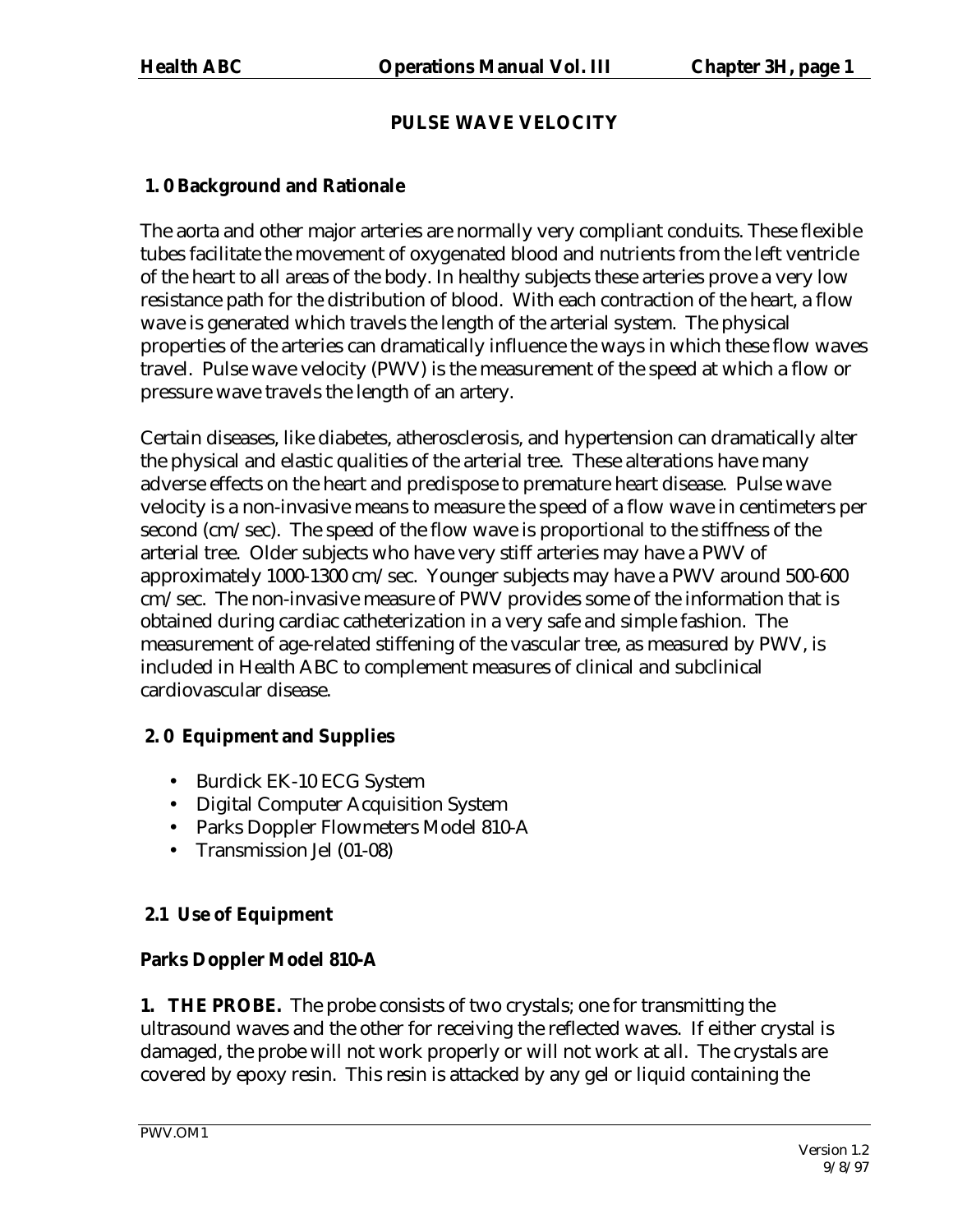|                   | L UISC VYAVC V CIULILY            |                           |
|-------------------|-----------------------------------|---------------------------|
| <b>Health ABC</b> | <b>Operations Manual Vol. III</b> | <b>Chapter 3H, page 2</b> |

chloride ion. Therefore you must NOT use ECG paste or cream as the contact medium between the skin and the crystals. Use AQUASONIC or any gel made for ultrasonic physical therapy equipment. In an emergency use any surgical jelly or lubricant, even Vaseline or mineral oil. Remove the gel after use with a soft tissue. If you should find the probe with dried gel on it, wash it off under running water. Do NOT scrape off the gel because you may damage the epoxy coating. Do NOT autoclave the probe. Gas sterilization is OK.

**2. POSITION OF THE PROBE:** The best testing ground is in your particular area of interest. It takes some practice in order to be able to do this. The arm is a good and convenient limb for you to learn on-to learn the basics of how to hold the probe depending on the depth of the artery and vein. The area about 6 inches each side of the elbow is a good place to start.

First, put some gel on the tip of the probe. The gel squeeze-bottle must be shaken downward and then gently squeezed to get the gel to come out. Pile up about a quarter of an inch of gel on the probe, making certain there are no large air bubbles in the pile because ultrasound does not go readily through air. It needs a continuous conducting medium, and the gel is ideal.

Turn the VOLUME control fully down (counter clockwise) and turn the instrument on. Gradually turn up the volume. You should hear a rumbling sound if you are holding the probe. This is caused by the vibration of the gel due to tremor in your arm. Now place the probe over an artery in the arm about half way between the elbow and the wrist. Tilt the back of the probe toward the hand at an angle of about 45 degrees, making certain there is gel in the pathway between the probe and the skin. Move the probe and the skin sideways to try to find the center of the artery and the hissing noise at heart rate, which is the doppler sound for an artery. If the sounds you hear are more or less continuous, that is simply the background noise of the instrument and it means that you are not over the artery. The main energy of the beam is only about as wide as the crystals in the probe, so there isn't much room for error in aiming the probe. For this reason you must always search the area of the artery and tilt the probe for best doppler sounds.

 When you are looking for deep arteries, or for small or obstructed arteries, you will have to turn the VOLUME control near maximum. This also means that every time you move the head of the probe you are going to get some pretty big thumping noises in the speaker. Therefore you want to avoid moving the head of the probe with respect to the skin as much as possible. That is why you place the probe over the area where you think the artery is and then you search for the exact point by moving the skin with the probe and changing the angle of the probe with respect to the skin. You might wonder why these big transient noises can't be filtered. We do limit their intensity, but we do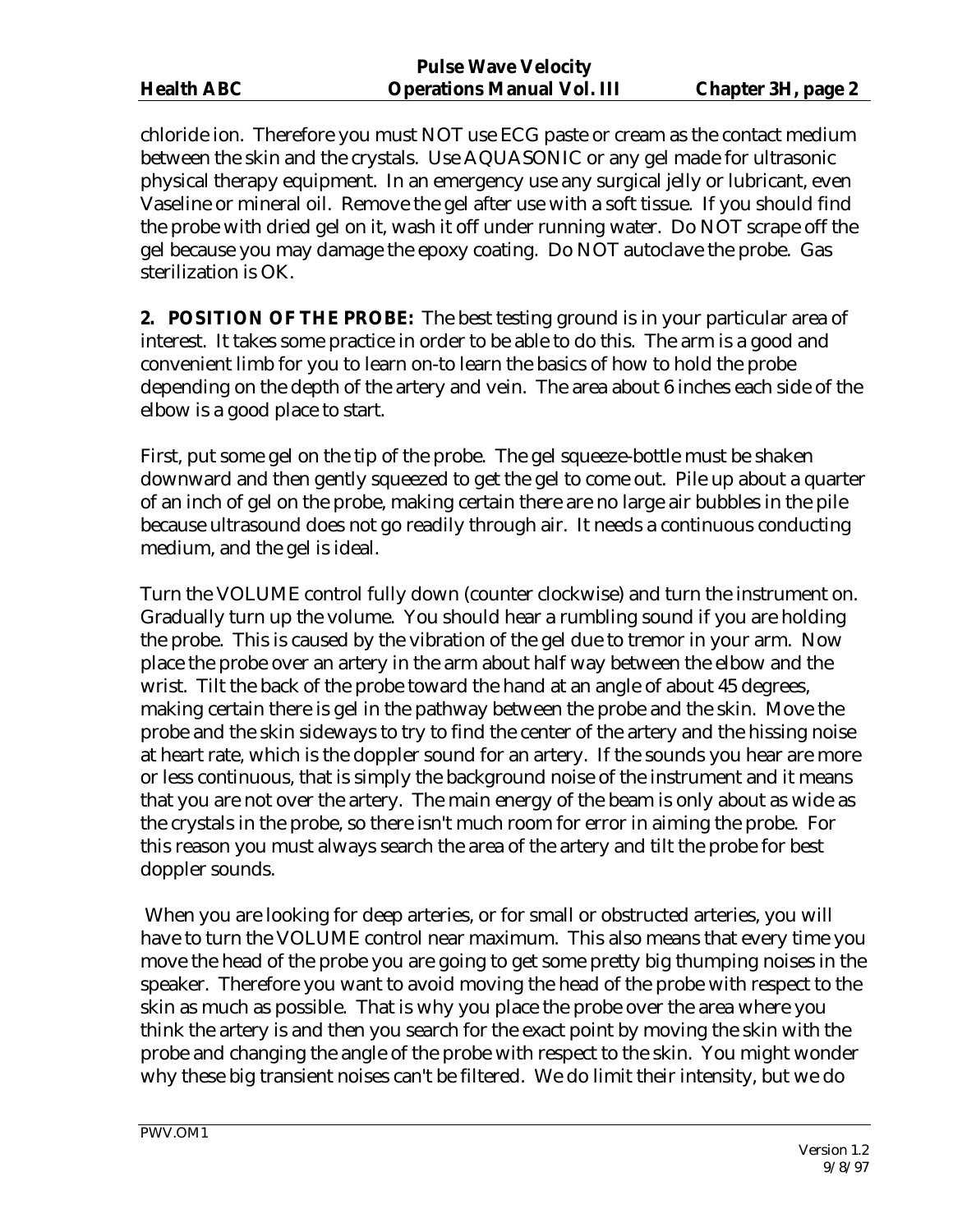|                   | <b>Pulse Wave Velocity</b>        |                           |
|-------------------|-----------------------------------|---------------------------|
| <b>Health ABC</b> | <b>Operations Manual Vol. III</b> | <b>Chapter 3H, page 3</b> |

not filter. The reason is that in the search for low-velocity blood flow, such as in occluded arteries and in the veins, the pitch of the doppler sounds associated with the blood flow are very low. Any filtering to eliminate or minimize the sounds accompanying movement of the probe would also reduce the response to low-velocity blood flow sounds, and of course this is undesirable.

# **Battery Replacement**

Turn the screw on the back of the Doppler Box until the back cover will fold down. The Doppler uses 8 alkaline D-cell batteries. Ensure that the new batteries are placed in the holder in the same direction that the original batteries were before they were removed.

### **Settings on the Parks Doppler Flowmeter (810-A)**

The Parks Medical Doppler Flowmeter Model 810A is set up for subject testing as follows:

- 1) Meter Multiplier 2
- 2) Output Filter 3
- 3) Output Level Fullscale (9)
- 4) Input Level Minimum setting for good signal (1-3)

The probe is plugged into the RCA phono jacks that mate with the connectors on the probe cable. The computer is connected to the proper recorder output jack connected to the computer's daughter board.

The Doppler boxes are matched to the particular probe that was shipped with that box. **DO NOT INTERCHANGE THE PROBES!**

Off-On-Battery Check. This is the power switch to the doppler which has an extra position on it for checking the condition of the internal batteries. A new set of flashlight cells will cause the meter to indicate full scale or a little higher. If the battery voltage is down by 20% the meter will read about 0.8. When the batteries are weak **(below 0.8)**, the sensitivity of the instrument is somewhat reduced, but the calibration of the meter and the accuracy of the recorded flow signal will remain the same until battery voltage falls to a value indicated by about 0.7 on the meter.

### **Burdick EK10 ECG**

# **Setting up the ECG**

All analysis of the wave forms is based on the ECG. If the signal is noisy o the R wave amplitude is too small, then the recorded file is of no value. The vascular measurements are to be performed prior to the exercise treadmill test (ETT). For the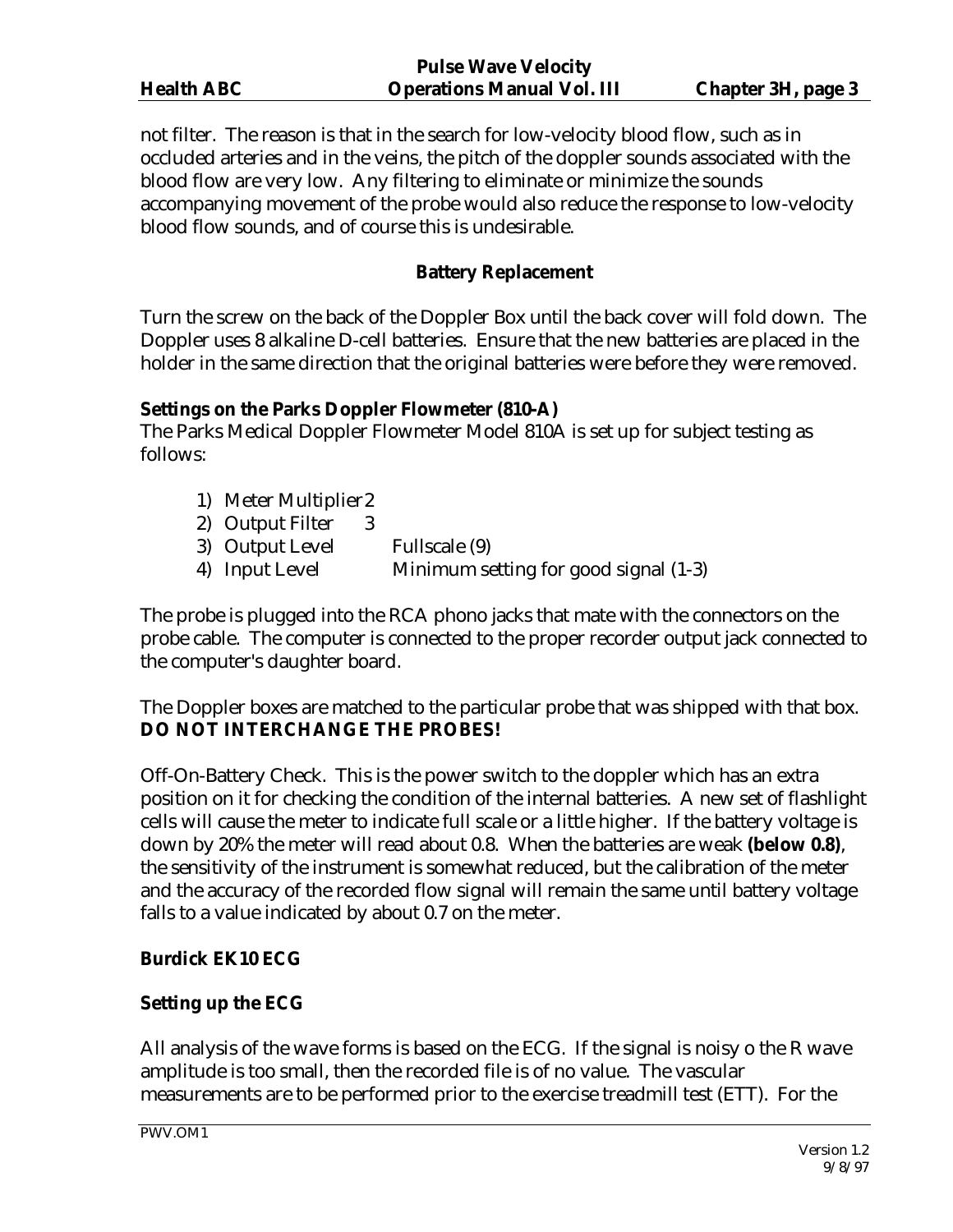ETT, we assume, a standard 10 electrode chest distribution will be used (RA, RL, LA, LL, V1-V6).

Place the subject on the exam table after the leads have been placed on the chest. Do not use electrodes on the arms or legs. They should be moved to the chest, as is routinely done during treadmill testing. Electrodes on the limbs can be easily dislodged during the process of flow wave form recording. Attach **all four** of the limb lead cables to the subject (RA, RL, LA, LL). This will ensure an adequate ground and reduce the noise of the signal. Next attach lead V4, V5 and V6 cable to the corresponding electrodes.

Turn the EK10 unit on using the switch on the back.

Push the **ON/OFF** button on the font panel. The LCD display will demonstrate the first screen.

Select the manual mode by pressing the large **MANUAL** selection button on the upper right hand side of the panel. This will allow you to review the selected leads, so you can select the lead with the largest R wave as possible. Typically **V4, V5 or V6** will provide a large R wave amplitude needed for analysis. As you switch from V4 to V6, you should see it displayed on the computer screen in real time.

If the signal is noisy you should reattach the limb lead cables to the electrodes or replace the actual electrodes.

The alligator clips provided with the system can be attached to any electrode or disposable sensors that are used in the clinic.

There is no need to enter ID numbers into the EKG.

### **Disable ECG Timeout**

The Burdick EK10 ECG machine has a built in timeout function that is in the system to save the operator from endlessly running paper by leaving the ECG machine on. With the system we fielded, this is not a necessary function because we have disabled the printers. However, the timeout function will still cause a problem. It turns off the realtime output that we need for the Pulse Wave Studies.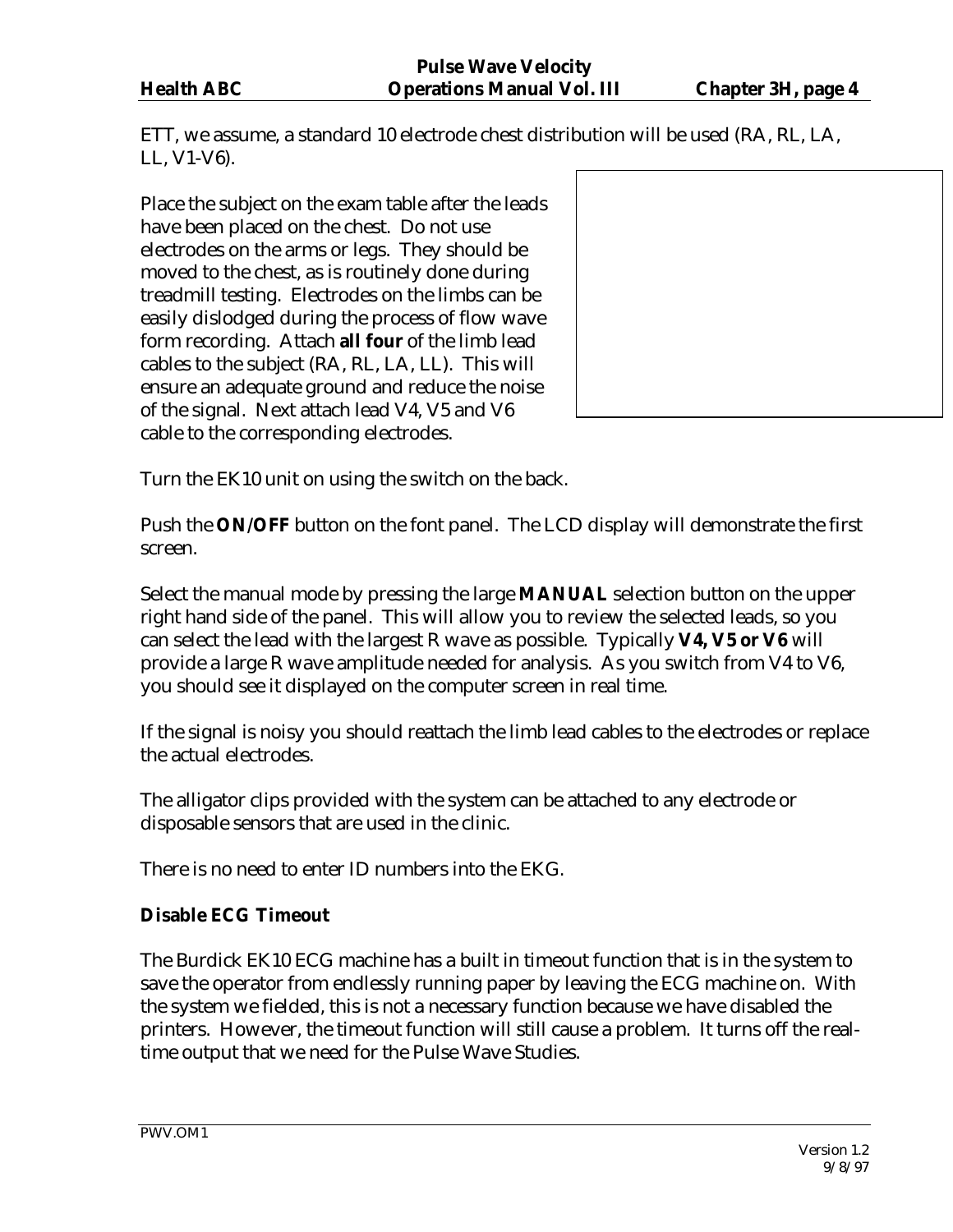Burdick built into the machine a method to disable this timeout. It is done by pressing the following keys:

Press V4 and V6 simultaneously Press V4 again.

Once this series of keys are pressed, the ECG timeout is disabled until the machine is turned off or placed in standby mode.

### **2.2 Maintenance and Calibration**

### **2.21 Parks Model 810-A Doppler Flowmeter**

### **CARE OF THE PROBE AND STERILIZATION**

The Doppler probes are easily ruined through misunderstanding and neglect, Over 90% of the failures of the Doppler are due to failure of the probe in some way. It will pay you to read what follows and transmit this information to any person using the Doppler.

**ABOUT THE PROBE:** The active part of the probe consists of two rectangular crystals. One transmits the ultrasonic waves and the other receives them. Each crystal can serve either function so it makes no difference how you plug in the probe to the panel connectors. The crystals are held in place by an epoxy resin. This resin protects the crystals and the tiny wires soldered to them. The resin is attacked by heat and alcohol. We recommend an ultrasonic gel but in an emergency, use any surgical jelly. Bubbles in the gel make popping noises. Don't use ECG paste.

After use, the probe should be gently wiped clean of the Aquasonic or other acoustical coupling gel with a soft tissue. If the gel has dried on the probe, put it under running tap water (not hot) to soften the gel and permit you to wipe it off.

If someone takes a sharp instrument and tries to scrape off the dried gel he may succeed in also scraping off the epoxy resin and sometimes the tiny wires and crystals as well. We speak from long experience. Such probes cannot be repaired, and in fact any probe with a broken or cracked crystal cannot be repaired. You must order a replacement, specifying the frequency marked on the connector (something like 9.2, 8.1, etc.).

### **BE SURE THE PROBE FREQUENCY MATCHES THE TUNING OF THE**

**INSTRUMENT.** The frequency of the probe is marked on the connector end of the cable or engraved on the metal of a pencil probe. The tuning of the instrument is marked with an embossed stick-on label near the probe connectors.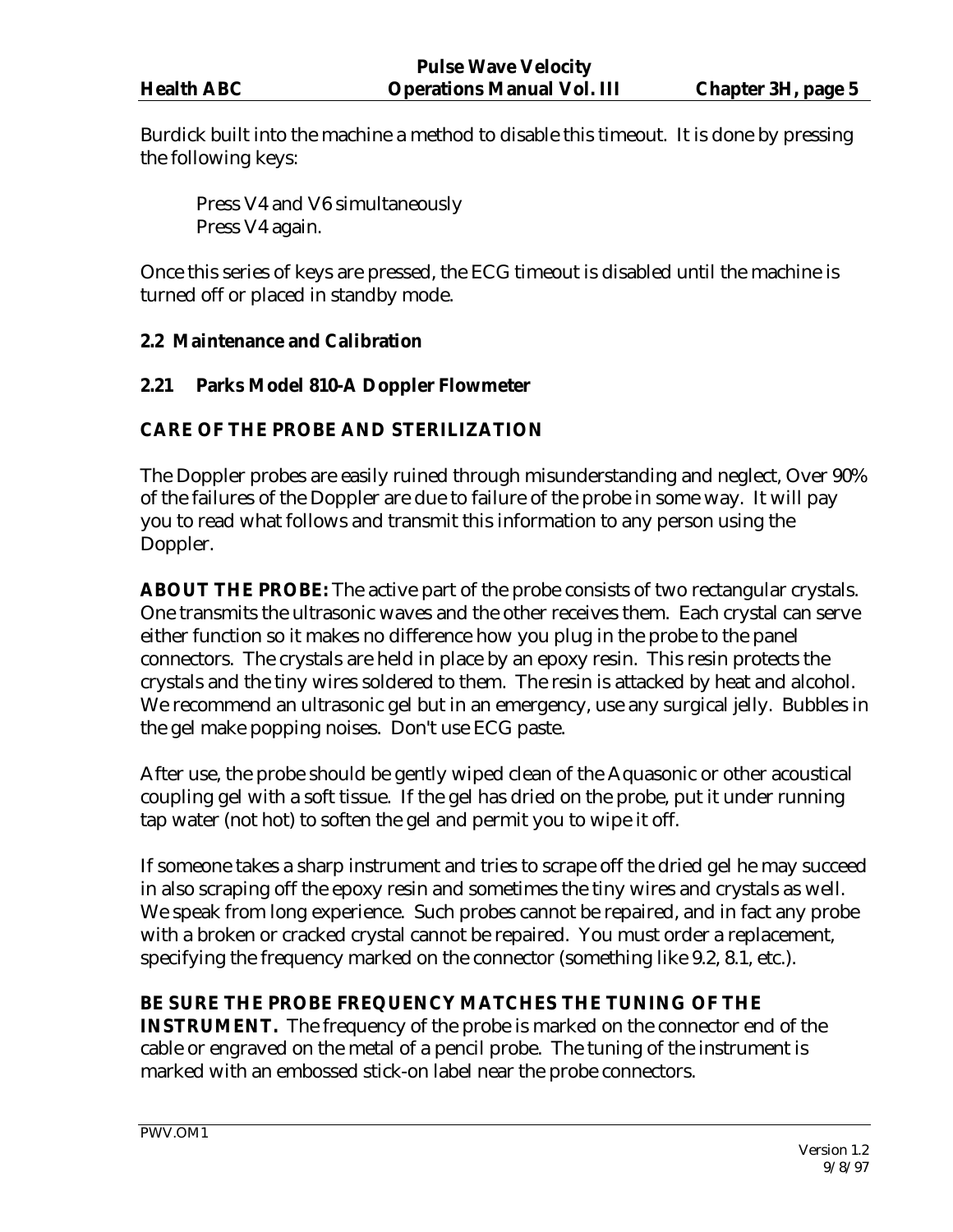**DISCONNECTING THE PROBES** from the instrument should be minimized. Don't do it unless you need to, for two reasons. First the connectors wear and make erratic contact after many disconnects. Simple repairs for this wear are described in the maintenance section of this manual. Second, people have a tendency to pull on the cable instead of the connectors themselves and they break the soldered connection inside the cable connector.

**THE COUPLING GEL** which we furnish is called Aquasonic, made by Parker Laboratories. This gel or a similar ultrasonic gel (not runny) will usually be available from one of your surgical supply dealers. Other makes of gel may work as well, though the dispenser may not be as convenient.

**STERILIZATION:** Sterilization of the probes is **NOT REQUIRED.**

**A PROBE EXTENSION CABLE** may be purchased which allows you to keep the Doppler out of the sterile field when the probe is to be used intraoperatively. This cable is about four feet long and costs very little.

### **GENERAL MAINTENANCE OF THE DOPPLER**

### NOTES FOR THE SERVICE TECHNICIAN

Information that follows is for doppler instruments of our manufacture in general, and not all of the notes below will apply to the doppler described in this operating manual.

In addition to true service problems which will be described later, you will frequently encounter "operator trouble". **Things to watch out for are:**

1. The doppler is tuned to a frequency which is different from that marked on the probe. This occurs in hospitals which have dopplers and probes of more than one frequency. The probes and instruments get mixed up. We try to circumvent this by sending a particular hospital dopplers and probes of the same frequency. The probe frequency is marked on its connector and the doppler frequency is marked with a stickon embossed tape next to the probe connectors or on a label somewhere on the instrument. A variation of .1 MHz. is not significant at around 5 or 10 MHz. but it is around 2 MHz.

2. On a doppler that is dual-frequency (two dopplers in one box), the probes are either interchanged or connected improperly. Dry batteries installed are either the wrong type or they're put in backwards or they were shorted while they were being installed. Shorting during installation occurs mostly with the round 9-volt batteries and the result is diminished battery life.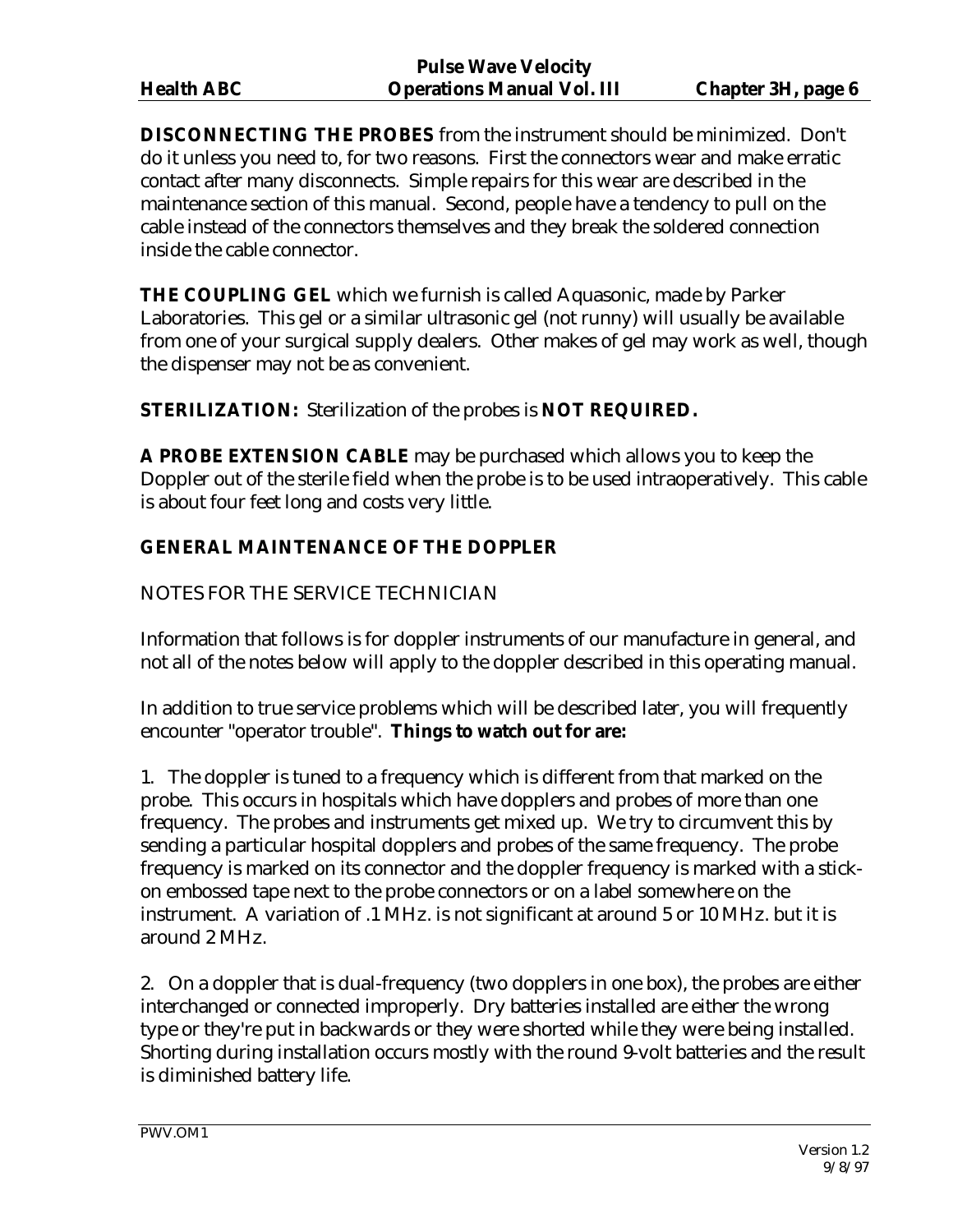3. On dopplers that have a recorder output, the complaint may be that the recording is too small. This is a problem that may be caused by incompatibility of the recorder. The doppler output is designed to work with the d.c. input of an electrocardiograph which has a high input impedance (usually 100K or more) and deflects the stylus 1 cm. for a 50 mv. input. Most research recorders are compatible with the high-impedance singleended output of our doppler, but some require a low impedance signal of around 0.1 volt for a cm. of deflection and they just won't work with the doppler without a preamplifier.

4. An attempt is made to feed the signal from the earphone plug on the doppler to another device for either amplification or processing and it doesn't work. The most likely reason for this is that a single ended plug has been used which shorts out the stereo-type jack in the doppler. You must use a tip-ring-sleeve-type plug (stereo) to take off the audio signal.

True service problems can be broken down into the following general categories which are listed in the approximate order of their occurrence.

1 . Failure of the probe. This accounts for about 90% of all the service problems. The user should keep a spare probe of the proper frequency on hand if he depends on the doppler.

2. Probe connectors or panel jacks are making poor contact and there is "static". The center pin wiping on the panel jack is usually at fault. A sharp tool can be used to bend the wiping sleeve inward and stop the noise.

3. Failure of the meter, battery or plastic case because the instrument was dropped. Battery bracket is sprung so that a good end contact is not made with zinc-carbon cells.

4. Leaking zinc-carbon batteries have corroded battery brackets so that good end contact is not made or corrosive fluid has penetrated end insulators causing electrical leakage to ground,

5. Component failure, un-soldered joint or poorly soldered joint, wire to battery or connector broken (perhaps only internally). Look for broken resistors around the edge of the circuit board. They may be broken inadvertently during the process of changing the batteries.

In general we suggest you return the unit to us for service that might be complicated or that may require transistors. The reason is that transistors are often selected for low noise or their d.c. operating characteristic. Customers in the U. S. (except Oregon,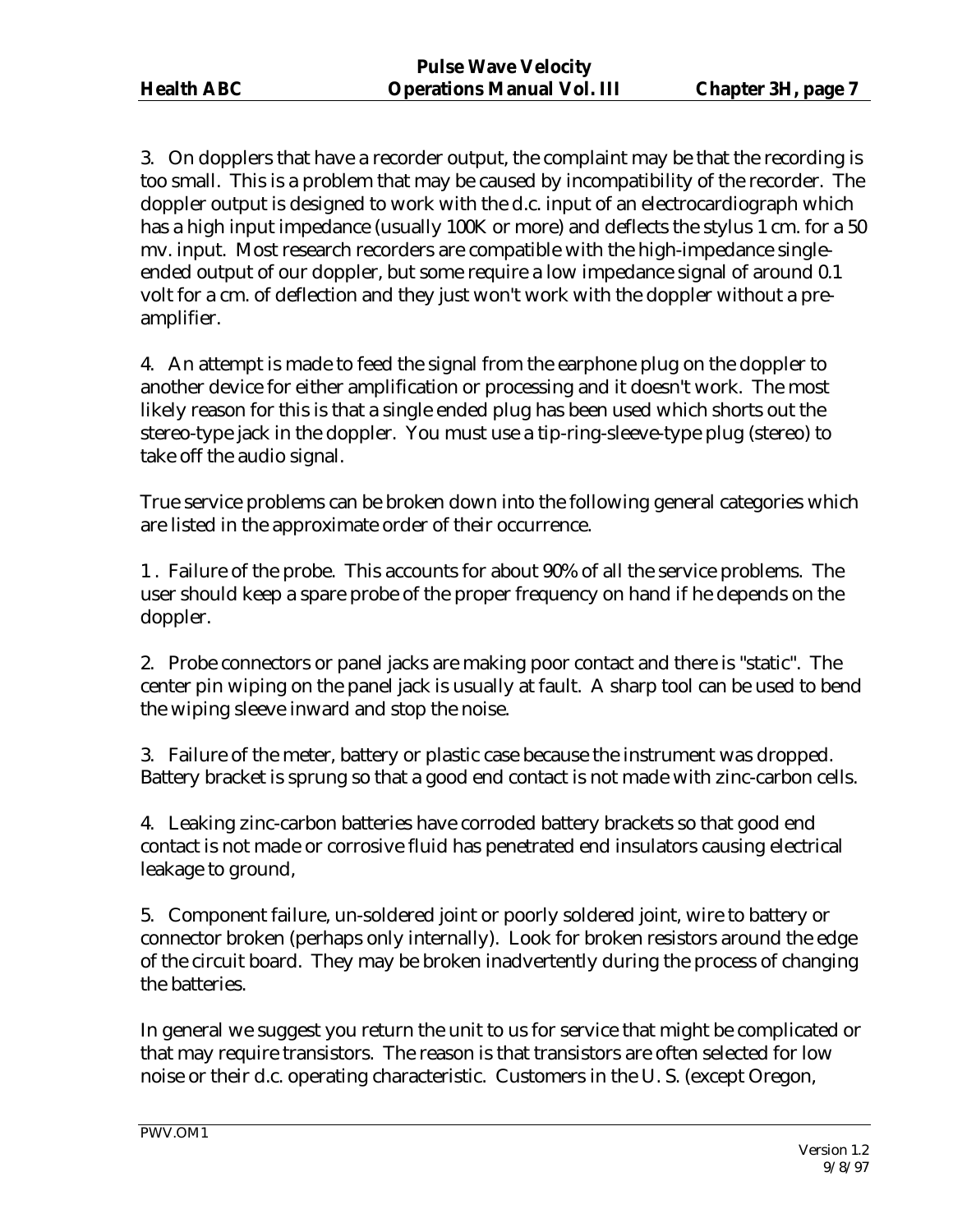Alaska and Hawaii) can call us free on our inward WATS line by dialing **800 547-6427.**  Our regular business phone is **503 649-7007.**

### **2.22 Burdick EK10 Maintenance**

There is no required operator maintenance or adjustment procedures for the EK10. In the event of a malfunction, or the need for an adjustment becoming evident, contact your Burdick dealer or service representative.

### **3. Safety Issues and Exclusions**

None.

### **4. Participant and Exam Room Preparation**

The examination room should be equipped with:

- standard examination table or hospital bed
- footstool for climbing on and off the table
- carts or tabletops for placement of the doppler and ECG equipment
- cart or tabletop area for computer equipment and monitor

The participant shall be dressed in a hospital examination gown.

### **5. Detailed Measurement Procedures**

### **5.1 General issues, description**

Before the test note whether or not there is a carotid bruit:

**Carotid Bruit:** Before palpating the artery, place the bell of a stethoscope over the artery close to the angle of the jaw. If a bruit is noted (the rushing sound produced by the turbulent blood flow) there is a distinct likelihood that there is a significant carotid plaque impairing blood flow. Note whether or not there is a carotid bruit on the Pulse Wave Velocity Tracking form in the Baseline Clinic Visit Workbook and proceed with the test.

During the testing procedure you will measure the following:

- a) A good quality EKG with a large R-wave amplitude.
- b) Doppler flow waves from the right common carotid and femoral artery.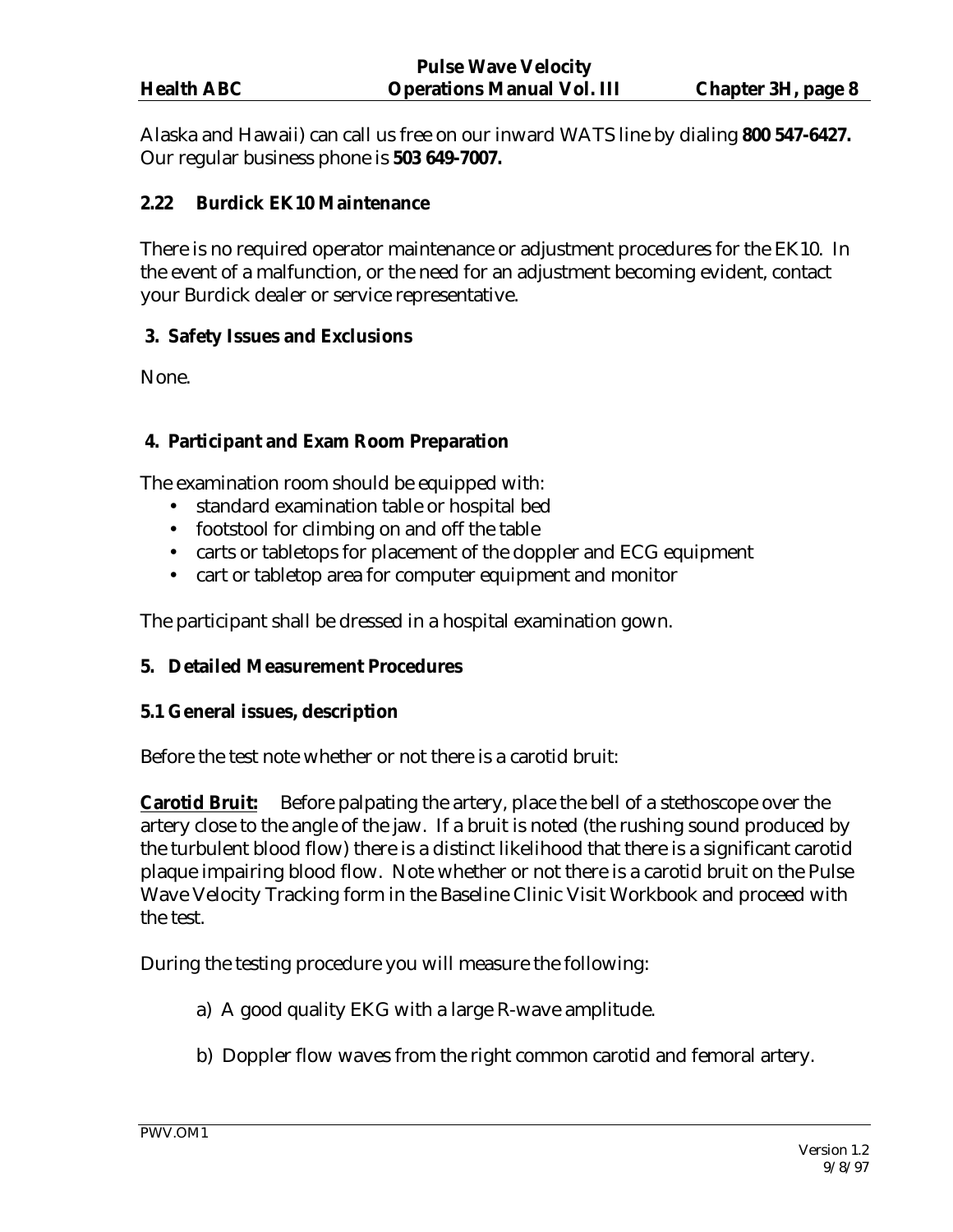c) The distance from the mid-portion of the manubrium to the sampling site on the right common carotid.

d) The distance from the mid-portion of the manubrium to the lower edge of the umbilicus.

e) The distance from the lower edge of the umbilicus to the femoral artery sampling site.

f) The systolic and diastolic blood pressure from the right arm, using standard techniques after 10 minutes of rest and before measuring the flow velocity.

The technique of pulse wave velocity measurement is straight forward and painless. As with any measurement, it must be done in a consistent fashion, making every effort to obtain the most exacting and detailed signals. You will record a doppler flow signal from the right common carotid and right femoral artery simultaneously.

A doppler probe is positioned proximally, on the carotid artery. Simultaneously, a second probe is placed on the right femoral artery. Ultrasound beams emitted by the probes will reflect off the moving column of blood. The reflected sound waves return to the probe with a different frequency. The shift in frequency or "doppler shift" is used to generate a visual flow wave signal (Figure 2). Figure 2 shows the approximate area for the placement of the probes. See Figure 3, page 9, for the proper placement of the carotid probe, and Figure 7, page 10, for the femoral probe.

If you then measure the arterial distance between the probes in centimeters and divide this value by the time in milliseconds, you obtain the velocity in cm per second. Again the stiffer the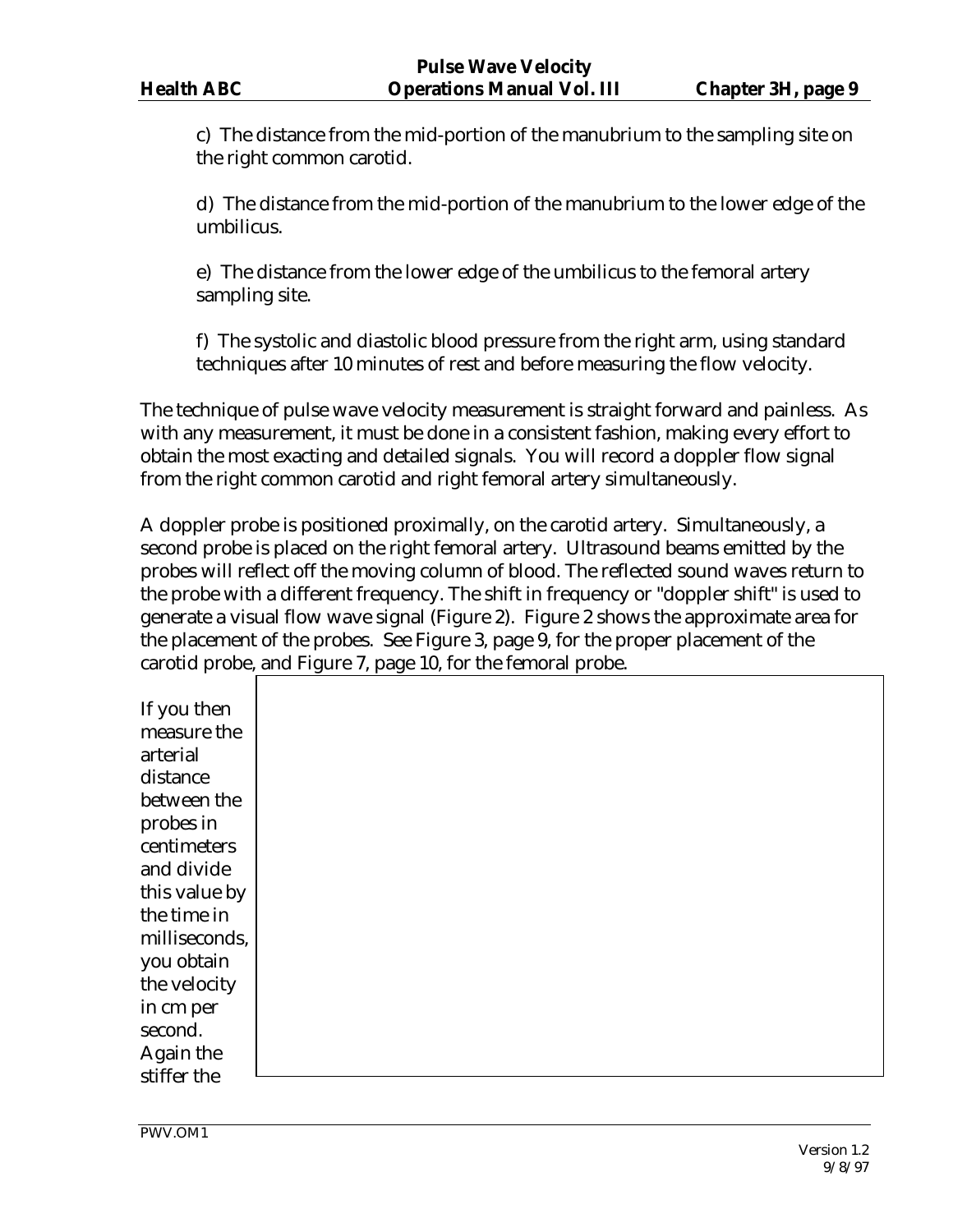arterial tree, the faster the PWV.

All measurements are done supine.

The blood pressure is taken during the early part of the subject's visit. Since you will need to place the ECG leads on the patient' chest, it is best to have them in a hospital gown. Use standard techniques to obtain the ECG signal and the systolic and diastolic blood pressures. The computer will need a good ECG signal from a standard ECG for analysis of the flow wave.

### **5.2 Administration of Test**

### **5.21 Placement of the Continuous Wave Doppler Probes**

# **Carotid Artery**: The right common carotid artery originates directly from the arch of the aorta, by way of the innominate artery. Doppler flow wave forms are obtained from the point of the maximal palpable impulse along its course through the neck. (I on Figure 3) Place the patient in the supine position with the chin elevated and the head moderately rotated to the left. To help assure the subject's comfort a small pillow or towel is rolled and placed under the nap of the neck to facilitate the comfortable extension of the head (Figure 4). Before palpating the carotid artery, place the bell of a stethoscope over the artery close to the angle of the jaw. If a bruit is noted (the rushing sound produced by the turbulent blood flow) there is a distinct likelihood that there is a significant carotid plaque impairing blood flow. Note carotid bruit on Pulse Wave Velocity Tracking Form.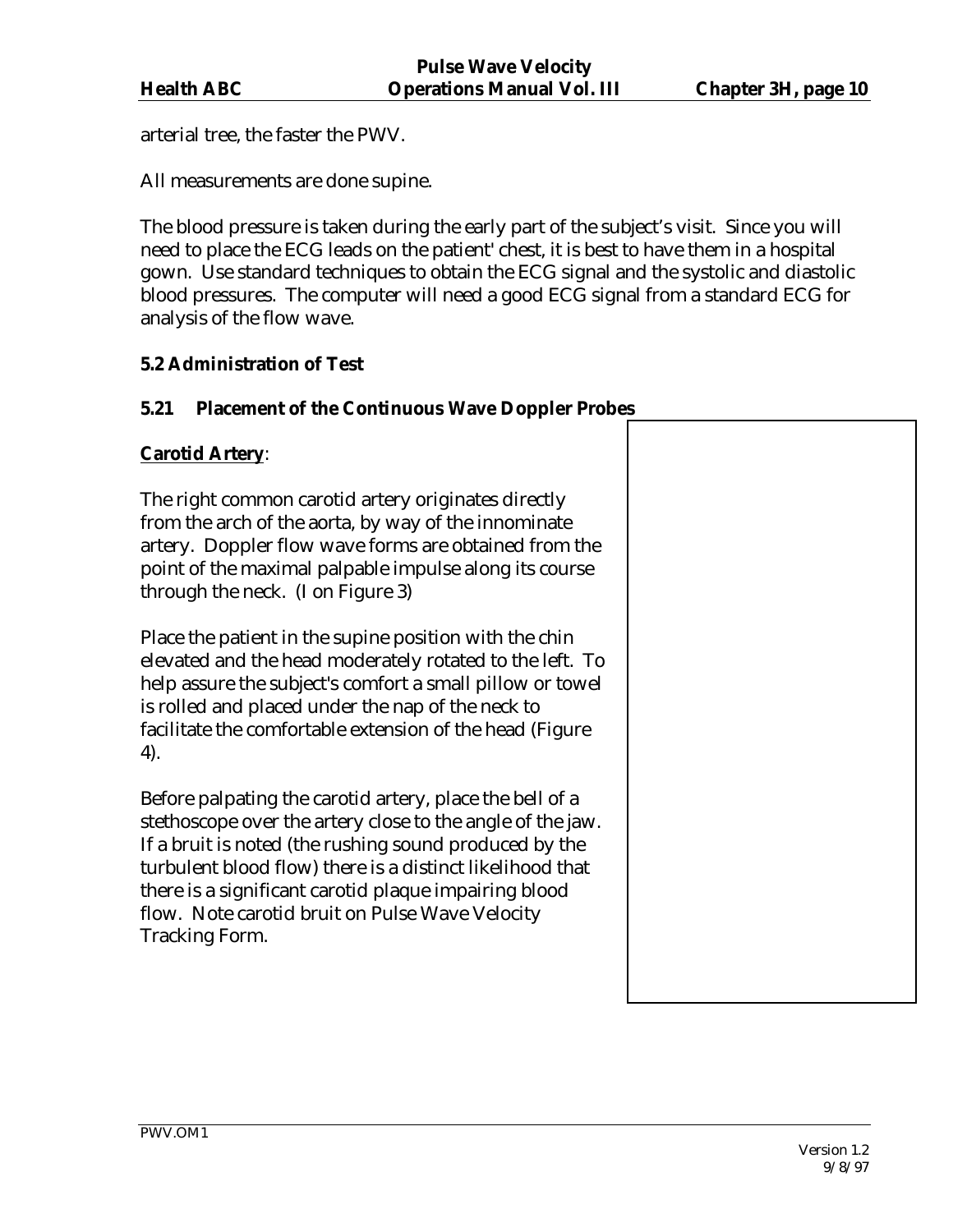

Carefully palpate the artery to find the maximal point of its pulse. This will be the place to sample the artery to achieve the highest fidelity recording. Mark this site with a tissue pen. You will need to know this site later to measure the distances.

Your primary goal is to obtain the most defined wave form to facilitate data analysis. Apply a liberal amount of ultrasonic gel to the skin. Carefully apply the probe (8.0 MHz) with a comfortable amount of pressure on the artery to achieve the maximal intensity of the flow wave signal. Generally, in a normal sized neck, very little downward pressure is needed because the sound wave penetrates the tissue so well. The wave should have minimal background noise, a stable baseline, **and a sharp foot at the onset of the upstroke of the flow wave** (Figure 5). The audible signal from the doppler probe will be loudest when



the wave form is most desirable. Adjust the angle of the probe on the carotid to provide the best wave form with the sharpest foot at the beginning of the upstroke.

Note the relationship of the flow wave signal and the respiratory cycle of the patient. If the signal increases in noise or intensity with inspiration you are likely getting some measurement of the jugular vein's blood flow which lies parallel to the common carotid. This is easily corrected by repositioning the probe either to the right or left to achieve a true arterial flow wave form. Be patient and remember that small changes in the angle or position of the probe can result in significant changes in the flow wave contour.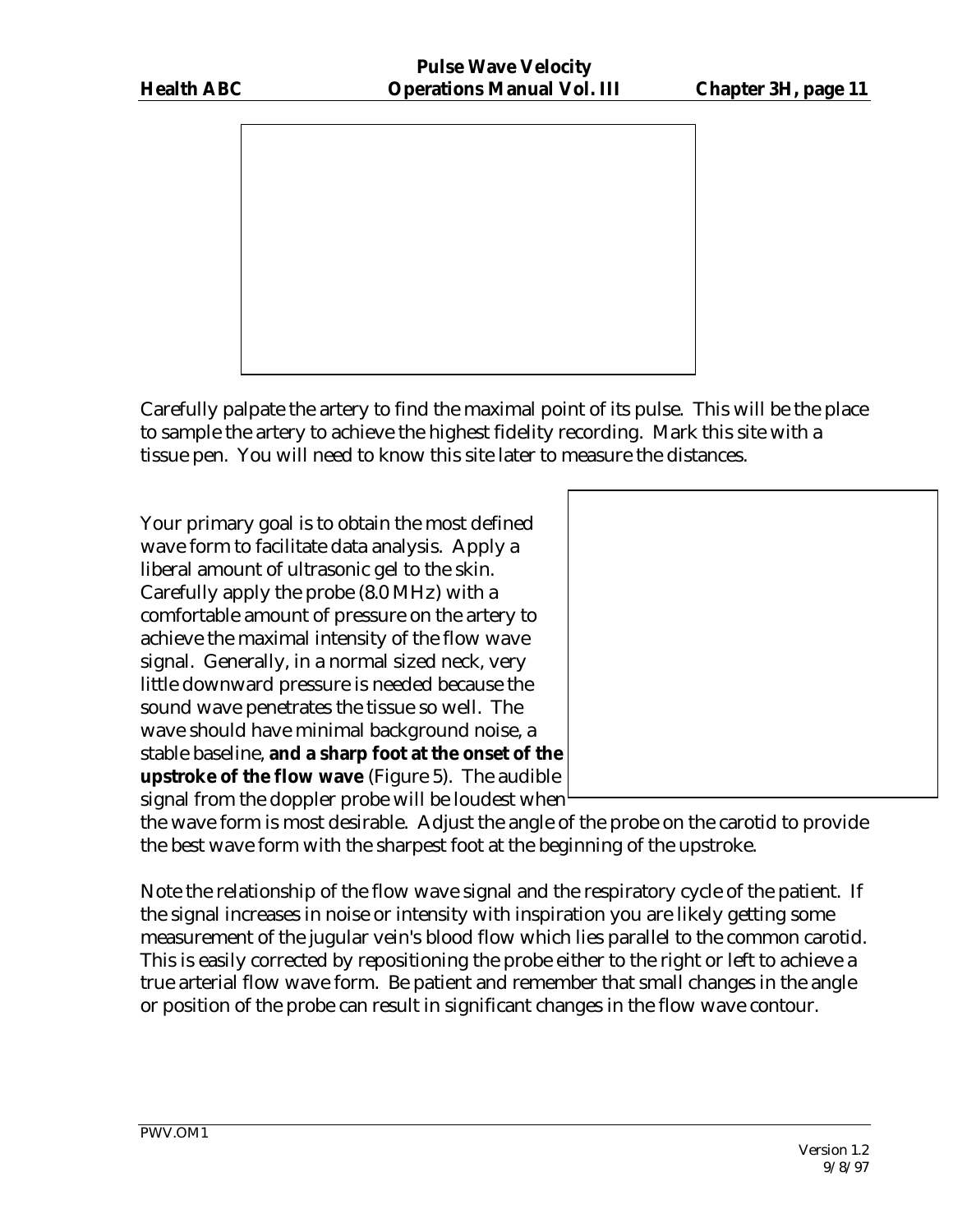|                   | <b>Pulse Wave Velocity</b>        |                            |
|-------------------|-----------------------------------|----------------------------|
| <b>Health ABC</b> | <b>Operations Manual Vol. III</b> | <b>Chapter 3H, page 12</b> |

Do not stop measuring the proximal site in the carotid until your assistant has obtained a reliable femoral blood flow tracing. Once both probes are recording good quality signals, record several samples for the permanent record, by activating the foot pedal.

### **Femoral Artery**

The right femoral artery is easily measured (III on Figure 3). This artery comprises the distal site and the signal is recorded simultaneously with the proximal site in the carotid.

The femoral artery is typically a large vessel with a strong pulse. It is normally used for cardiac catheterization. It is located below the inguinal ligament in the skin crease between the abdomen and the leg that diagonally crosses the groin (Figure 6).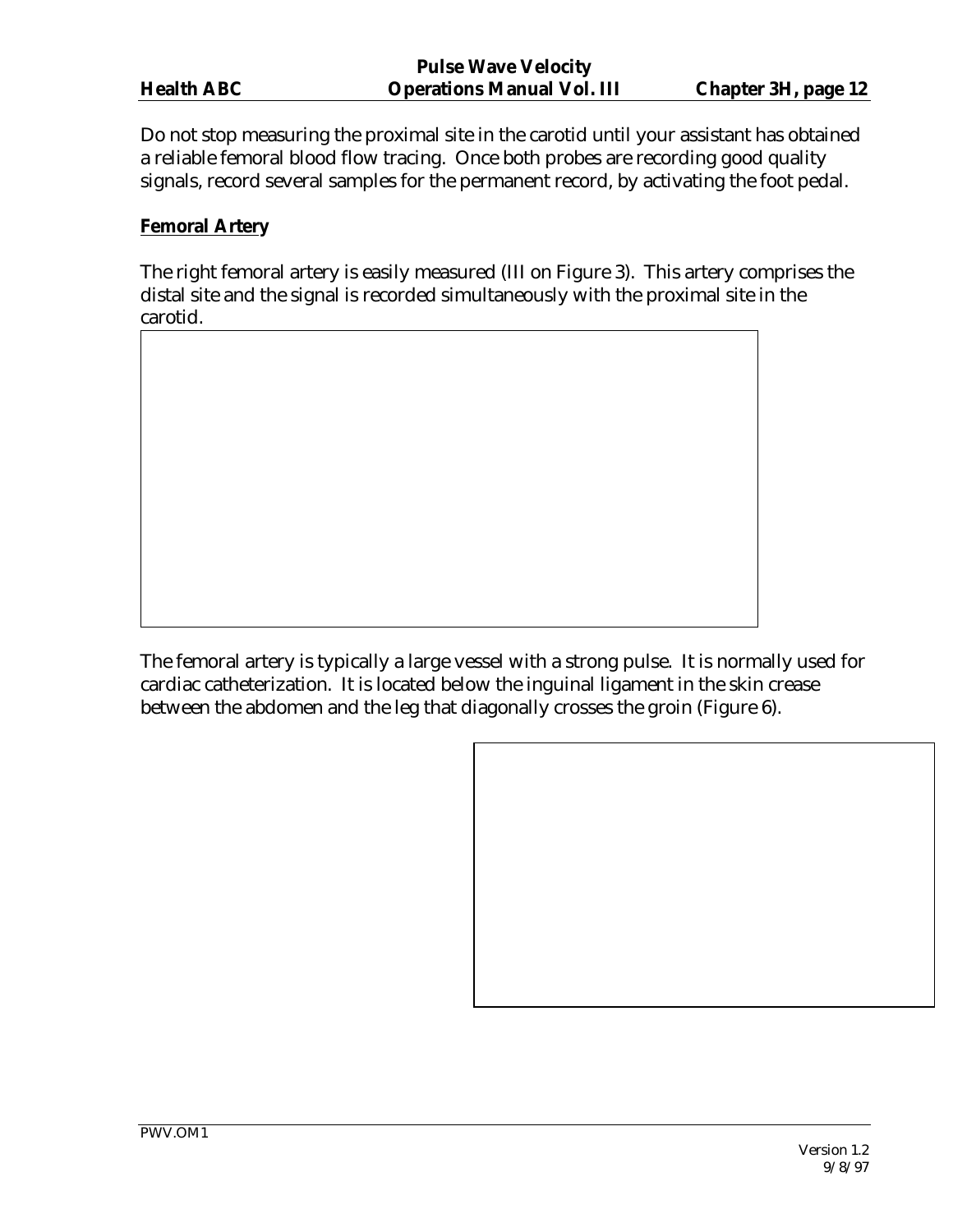Identify the inguinal ligament and palpate the femoral artery below the level of this ligament. Mark the skin with a marker in a manner similar to the carotid artery. With the second Doppler flow probe (9.5 MHz) and a generous

amount of ultrasound gel, find the maximal flow signal of the artery simultaneously with the carotid recording. **Remember to keep the angle between the probe and the course of the artery to less than 60** (Figure 7). You may have problems with the femoral vein signal. As with the jugular vein signal it will fluctuate with respiration. The artery typically is found lateral to the vein or outside the femoral vein. Therefore, if the signal is noisy, try carefully moving the probe to the lateral aspect of the leg. Remember to always stay over the maximal point of the arterial impulse.

# **5.2.2 Measure the Distances**

Three specific distances need to be measured. 1) The distance from the mid-portion of the manubrium to the sampling site on the right common carotid artery. 2) The distance from the mid-portion of the manubrium to the inferior edge of the umbilicus. 3) The distance from the umbilicus to the sampling site on the right common femoral artery.

The breast bone in the center of the anterior chest wall is composed of three bones (Figure 9). The uppermost is the manubrium, the middle and longest bone is the sternum, and the smallest and most inferior is xiphoid. You must first find the mid-portion of the manubrium. First, make a mark on the skin at the sternal notch. Then carefully feel along the manubrium to the level of the joint between it and the body. This is called the sternal angle or Angle of Louis and typically is raised. Measure this distance between these two points and make a mark at the midpoint. The mid-point of the manubrium is the key location for the other measurements.





The MCD is measured from the previously marked sampling site of the right common carotid to the mid-point of the manubrium. Record this distance in centimeters. [Maintain measurement head position.]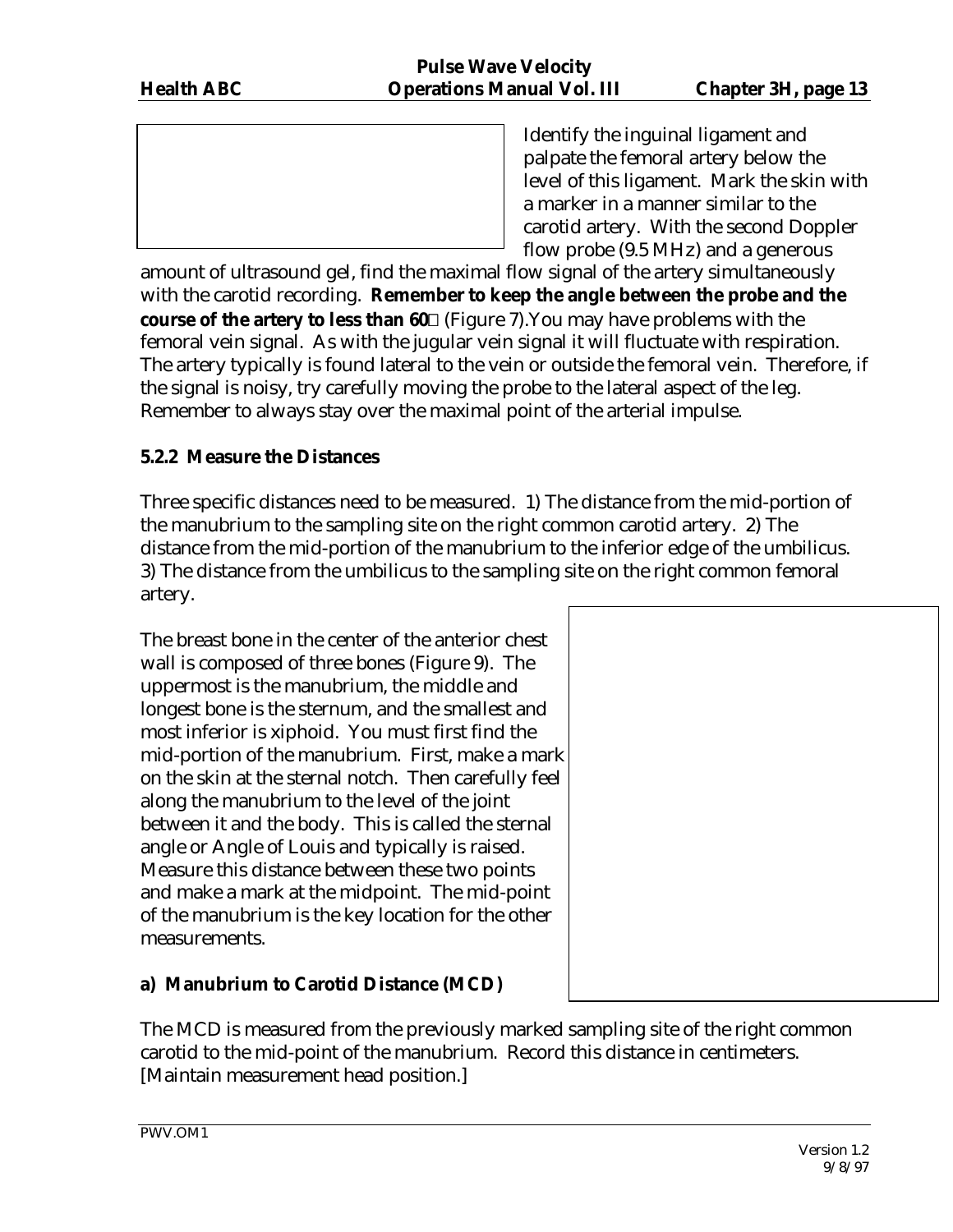### **b) Manubrium to Femoral Distance (MFD)**

The MFD is comprised of **two** measurements. First, the distance from the mid-point of the manubrium to the inferior edge of the umbilicus. Second, the distance from the inferior portion of the umbilicus to the sampling site on the right common femoral artery. These two distances are added to give the MFD. For example the MFD =  $36 +$ 12 (48). The software has two boxes that these two measurements should be entered into, and it will do the summing of the distance.

### **5.25 Blood Pressure Measurement**

There are a few key points needed to make accurate measurements of systolic and diastolic blood pressure. The right arm is used for all patients. The proper cuff size is selected for the dimensions of the arm. The right arm should be bare from the shoulder to the wrist, as with a hospital gown. The pressure must be taken in the supine position with the forearm horizontal and relaxed.

There are three basic cuff sizes used: Adult (22.6-30.0 cm), Large Arm (30.1-37.5 cm), Thigh (37.6-43.7 cm). Each cuff has a distance range to indicate weather it fits. Too small a cuff will result in over estimation of the pressures, too large a cuff will underestimate the pressures. The mid portion of the cuff should be over the brachial artery. The lower edge should be 1 inch above the crease of the elbow.

To accurately measure systolic pressure inflate the cuff while palpating the radial pulse. Note the pressure in the cuff that causes the radial pulse to disappear. Deflate the cuff completely. Re-inflate the cuff to a pressure that is 20 mmHg higher than the pressure needed to occlude the radial artery. Systolic blood pressure is noted where the first of 2 or more sounds are heard in appropriate rhythm (1st phase). The diastolic blood pressure is recorded where the last of the rhythmic sounds are heard (5th Phase). A single sound heard in isolation before the first sound (SBP) or after last sound (DBP) does not meet criteria.

Two supine blood pressure measurements are taken early during the subject's visit, and they are entered in the patient information screen. Enter one on the **1st BP** line, and the second on the **2nd BP** line. The computer will average these two readings and enter them in the proper unlabeled line on the patient information screen.

### **Summary Table Essentials for the proper measurement of the blood pressure 2 blood pressure readings than average the values Systolic BP is the first sound Diastolic BP is the last sound**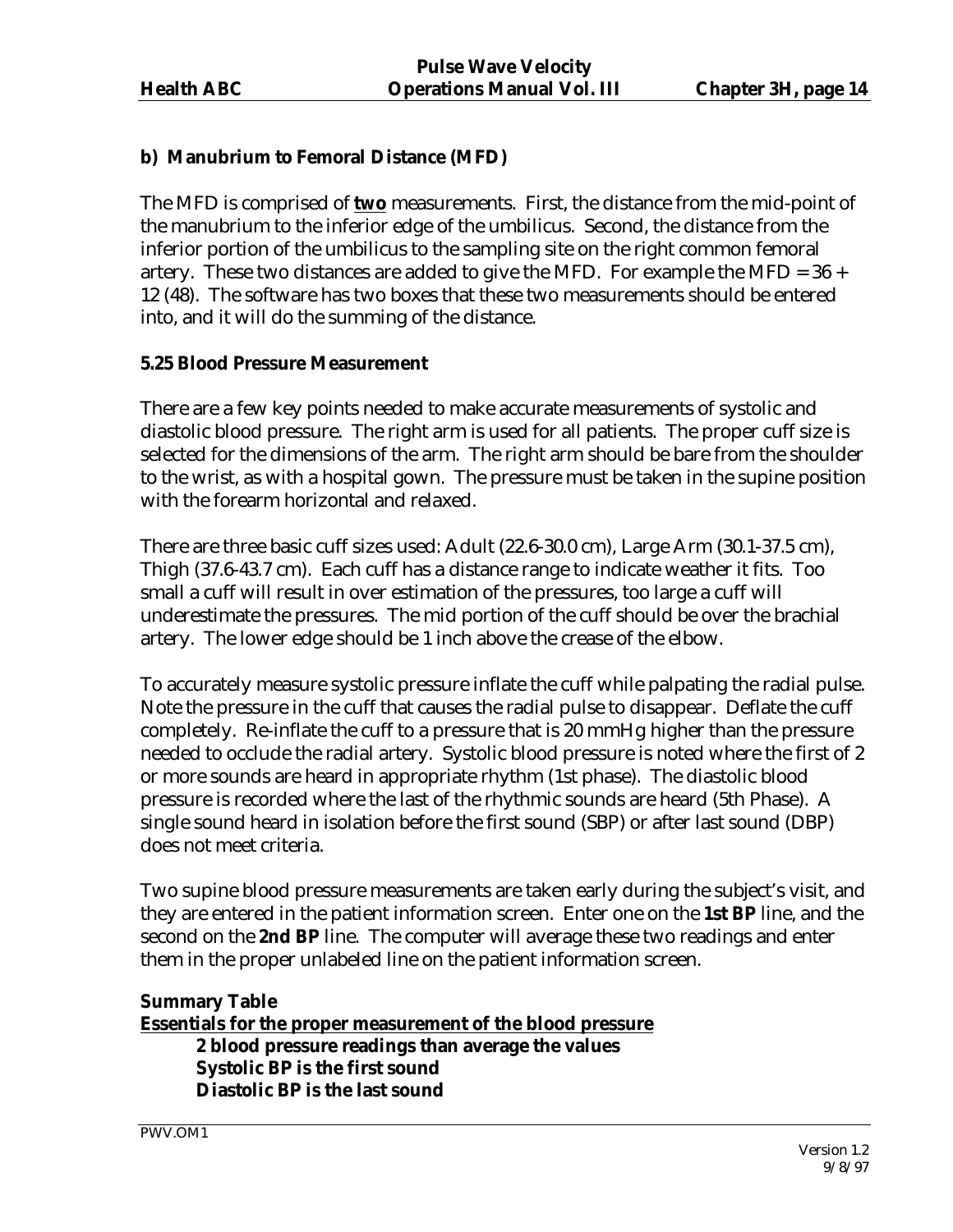### **Deflate at a rate of 2 mm per second. Have the proper cuff size.**

### **5.2.3 Data Acquisition**

### **System Startup**

Startup of the PulseWave Study system involves turning on the computer and the letting it boot into windows. At the time of shipment, the system booted with the **PWV Stuff** group present in the Windows screen. A sample

Program Manager Screen is shown as Figure 9. This screen shows the **PWV Stuff**  group shown as the active group on top of the Main program group. This is the way one system boots, and the way that the system was configured when it was shipped from Gerontology Research Center, NIA.

The system could possibly come up with the **PWV Stuff** hidden from the operators view. In the case of a "missing"**PWV Stuff**" group, click on the Windows Program Manager Bar selection **Window**, shown in Figure 10. This can be done either by clicking the mouse on the **Window**, or holding down the Alt key and pressing

the **W** key. This will bring down the Window menu, which includes some of the following items (not necessarily in this order).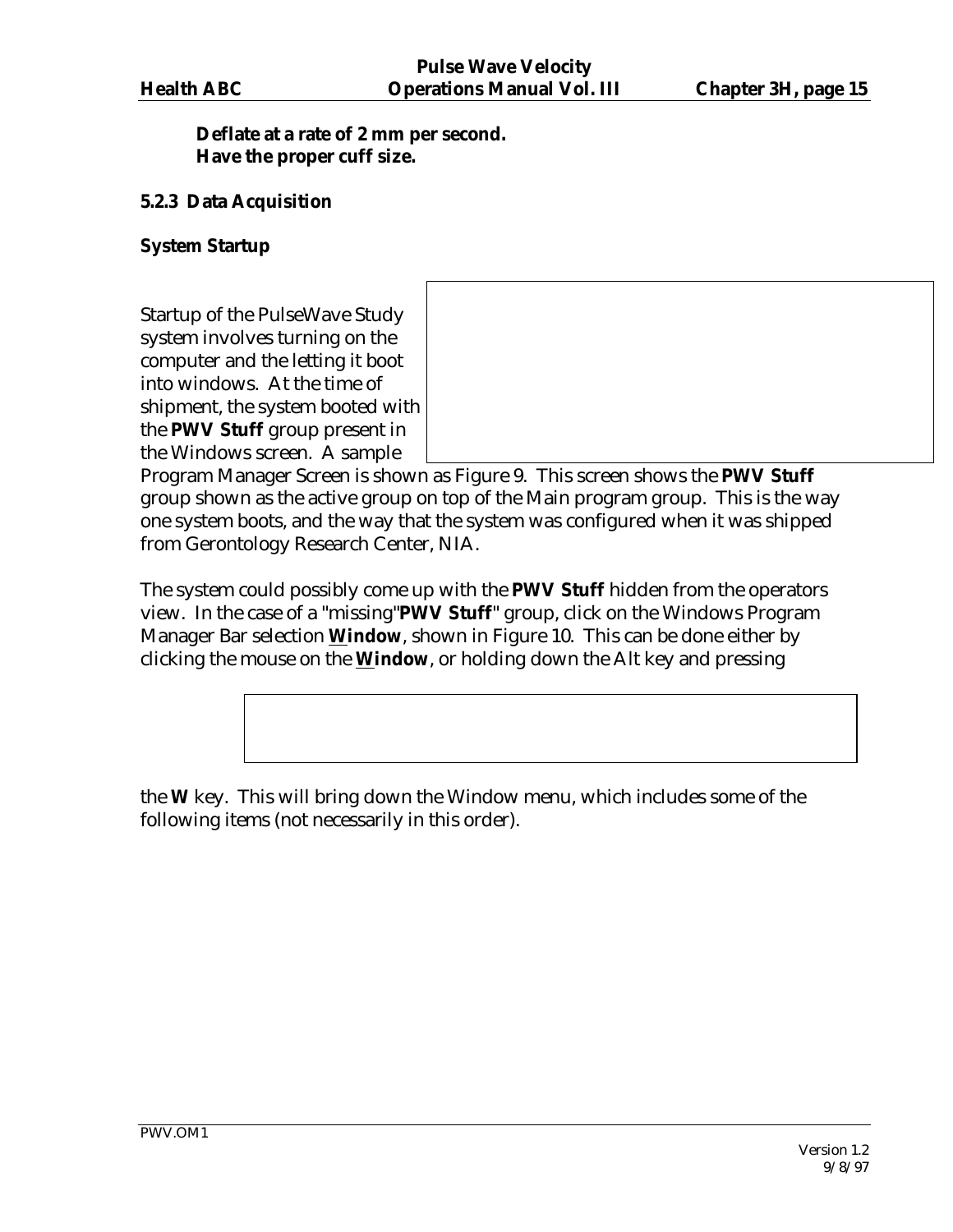**Cascade Tile Arrange Icons 1 Main 2 Accessories 3 Applications 4 StartUp 5 Games 6 Microsoft Tools 7 Visual Basic 3.0 8 PWV Stuff More Windows**



If the **PWV Stuff** group shows in the list, click on the listing, and the computer will bring that group to the foreground in the Program Manager window. If you do not see the **PWV Stuff** listed in the Window list, click on the **More Windows** line. This will bring up the **Select Window**, as shown in Figure 11. The **Select Window** shows that **PWV Stuff** is highlighted. This is not necessarily what you will see on your computer. You may have to press either the up or down arrow on the right hand side of the box to display additional windows. When you have **PWV Stuff** highlighted, press on the **OK**  button, and the **PWV Stuff** window will become the active group. The size of this display may vary.

### **System Functions**

Once the **PWV Stuff** is the active group, you will have five selections. These five selections are shown in Figure 12. The selections are:

### Acquire Archivp Archivf Review Edit PWP.INI Double-clicking on the icons will result in the following actions: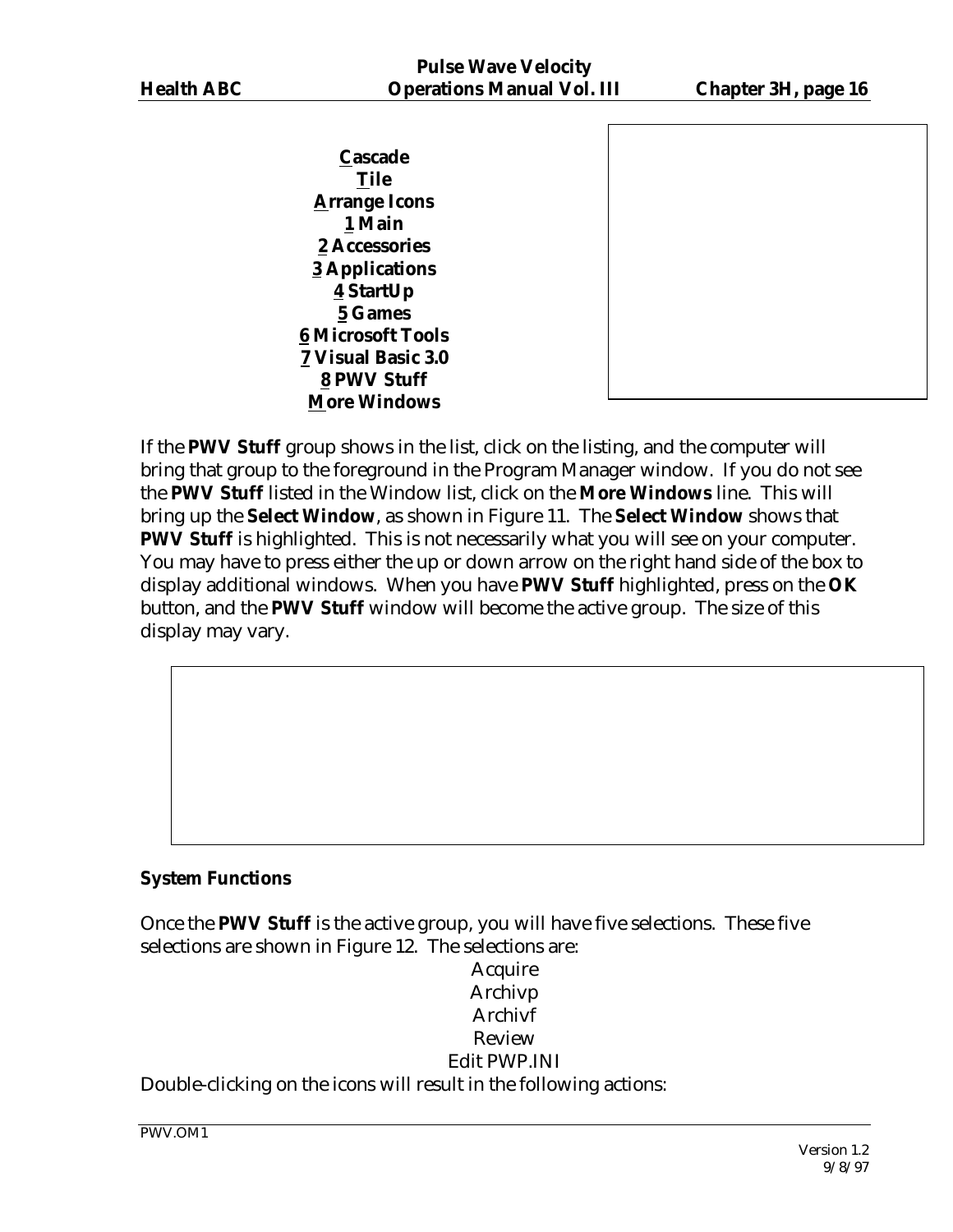- Acquire The Acquire program will run to take data from the subject. The program will run continuously displaying data until the **Done This Session** button is pressed. This program will run without having either a floppy or a PCMCIA drive present. Archiv\* The Archiv**p** and Archiv**f** Programs are run to archive data that has been taken at the site. It is automated to write data to either a floppy disk (Archiv**f**) or the PCMIA disk (Archiv**p**). The program automatically locates files on the hard drive, loads the file names into a list, displays the list on the screen, and waits instructions. When selected, it checks the data, copies the data files, and verifies that a valid copy was made. It then moves the data from the data file to a backup directory, maintaining a second copy in the event that the disk(s) get lost by the shipping organization. Review This program enables the investigators to review data taken at the site. It will draw the screen, and enable the investigator/program coordinator to personally 'grade' the operator's work.
- Edit PWP The Edit PWP.INI icon is present to make editing the Pulse Wave Program initialization file easy. This is not normally necessary, and should only be done on instructions from one of the Pulse Wave Study coordinators located in Baltimore.

### **Acquire Program**

Figure 13 is a copy of the Acquire screen in operation. It is mandatory that you start the **Acquire** program to fill out the patient information. Once started, all data recording operations must first be preceded by pressing the **Patient Information** button on the **PWV Data Recorder** screen.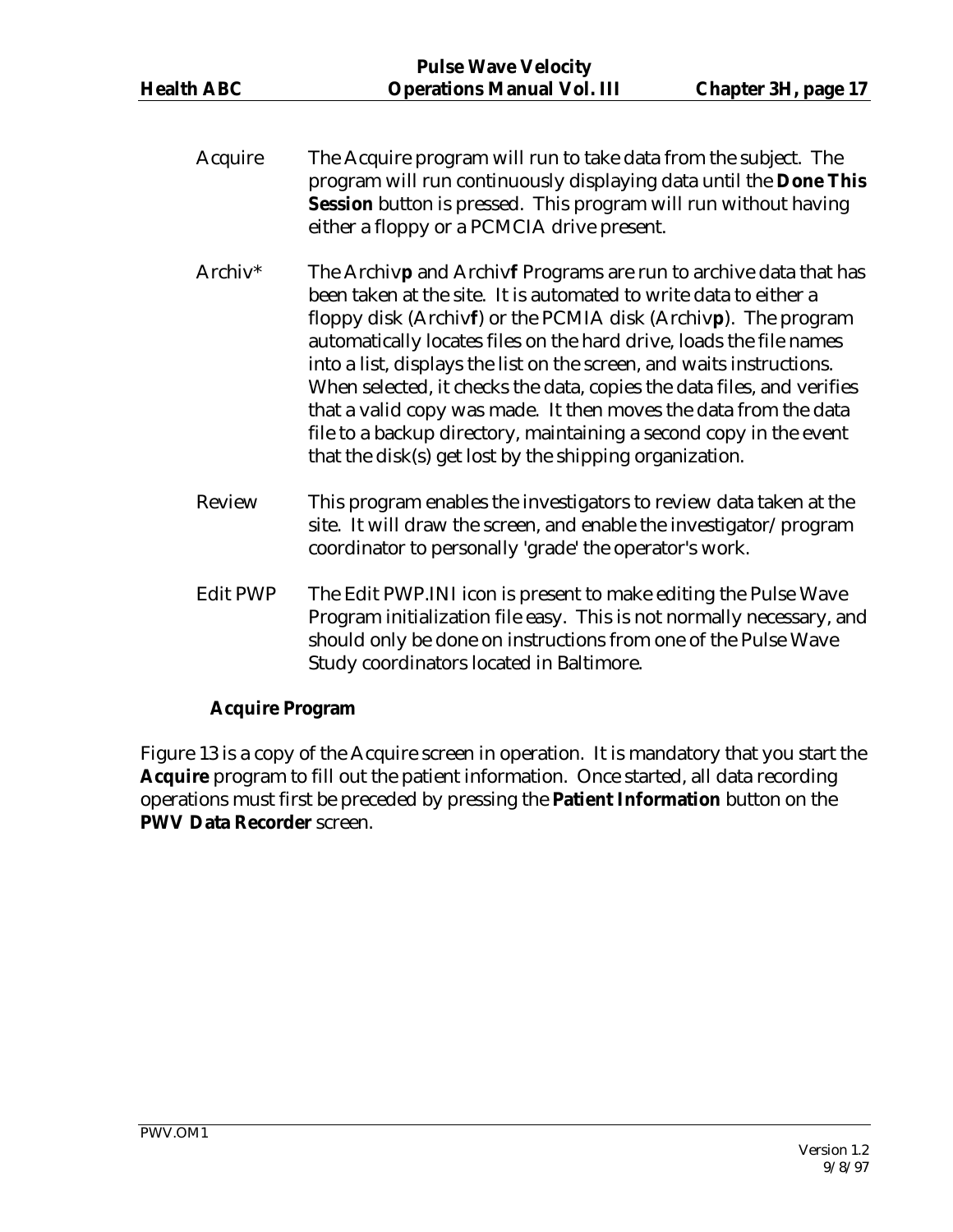

### **Patient Information Screen**

The first thing that should be done from the **PWV Data Recorder** screen is to press the **Patient Information** button on the bottom of the screen. When this button is pressed, Figure 14 will be superimposed over the PWV Data Recorder screen. Once the data fields are filled in, you are ready to begin to locate the signals.

The **Patient information** screen is used to enter data about the subject into the data file

| header. Fill in the Patient ID block with the proper<br>numeric identification that identifies the patient to<br>be tested. Operator Identification numbers are<br>entered into the blocks for Operator1 and<br>Operator <sub>2</sub> .                                                                                                                                                                      |
|--------------------------------------------------------------------------------------------------------------------------------------------------------------------------------------------------------------------------------------------------------------------------------------------------------------------------------------------------------------------------------------------------------------|
| Enter the distance measured (in Centimeters) from<br>the mid portion of the manubrium to the common<br>carotid reading point in the box labeled Sternum to<br>Carotid. Enter the distance measured (in<br>Centimeters) from the mid portion of the<br>manubrium to the femoral reading point in the box<br>labeled Sternum to Femoral. Blood pressure<br>systolic readings are placed in the left hand boxes |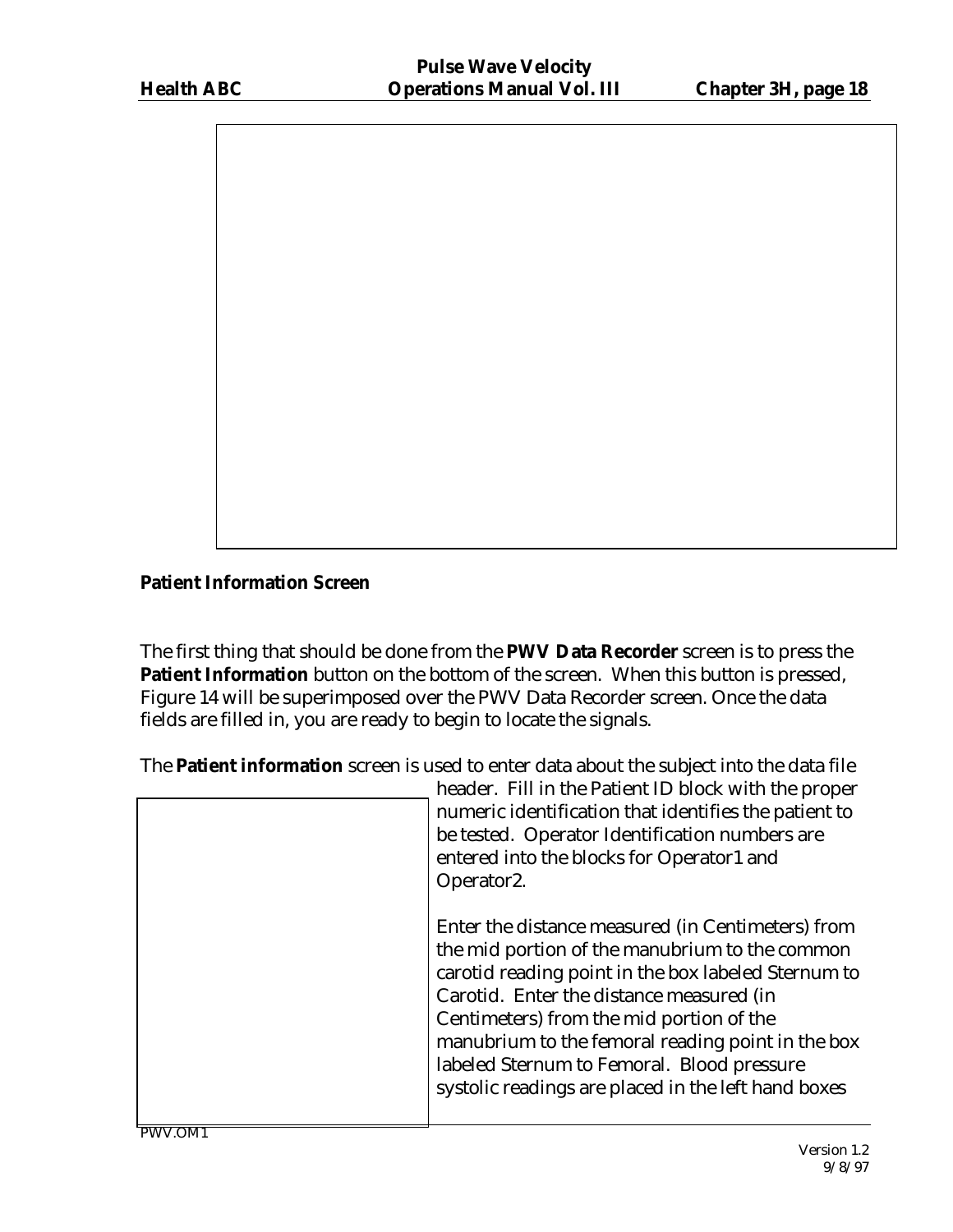labeled **1st BP:**, the diastolic is placed in the right hand boxes. Pressing **TAB** will cause the two BP's to be averaged and place in the boxes below the **2nd** BP. Once the data is **properly entered**, press the **OK** button at the bottom of the screen. If you have made mistakes, and want to start over, press cancel. Then press the Patient Information

| button on the PWV Data Recorder screen<br>to begin the entry of patient information<br>again.                                                                                                                                                                                                                                                                     |
|-------------------------------------------------------------------------------------------------------------------------------------------------------------------------------------------------------------------------------------------------------------------------------------------------------------------------------------------------------------------|
| A properly completed Patient Information<br>screen is attached as Figure 15.                                                                                                                                                                                                                                                                                      |
| <b>Operation of the Patient Information</b><br>button follows this explanation of the<br>controls on the Data Recorder screen.                                                                                                                                                                                                                                    |
| During the operation of the <b>Data</b><br><b>Recorder</b> , there is a need to understand<br>the controls that w c e have built into the<br>operation of this program. In order to<br>'simulate' the EKG machine speed controls<br>you may or may not be familiar with, we<br>have included different display speeds.<br>Normal use is in the 1 inch per second, |
| but you can select either 2 or 3 inches per                                                                                                                                                                                                                                                                                                                       |

**second**. This will give you a more **detailed display** of the data you are taking. This does not effect data acquisition.

There are two buttons on the screen **Start Recording** and **Stop Recording**. These buttons enable you to start or stop the recording cycle. However, we have learned with our original system, the operator has his/her hands full when he/she is taking readings, so it is very much of a problem to get to a mouse or keyboard when holding doppler probes. As a result, we have included a foot pedal switch which duplicates the **Start Recording** button.

The **Reset Traces** button is the most important button we have on the screen. This button serves to set/reset the gain of the display on the screen. In the initial setting, it sets the ADC (analog/digital input card) between 0 and the maximum the card can sample. As you get the display drawing traces that are coming from the proper signal transducers, you will find you will have to press the **Reset Traces** button multiple times to get the traces to display properly on the screen. If any trace looks like a straight line or appears very noisy, it may be necessary to press **Reset Traces** one or more times. Data is recorded independent of what is displayed on the screen. (This will be necessary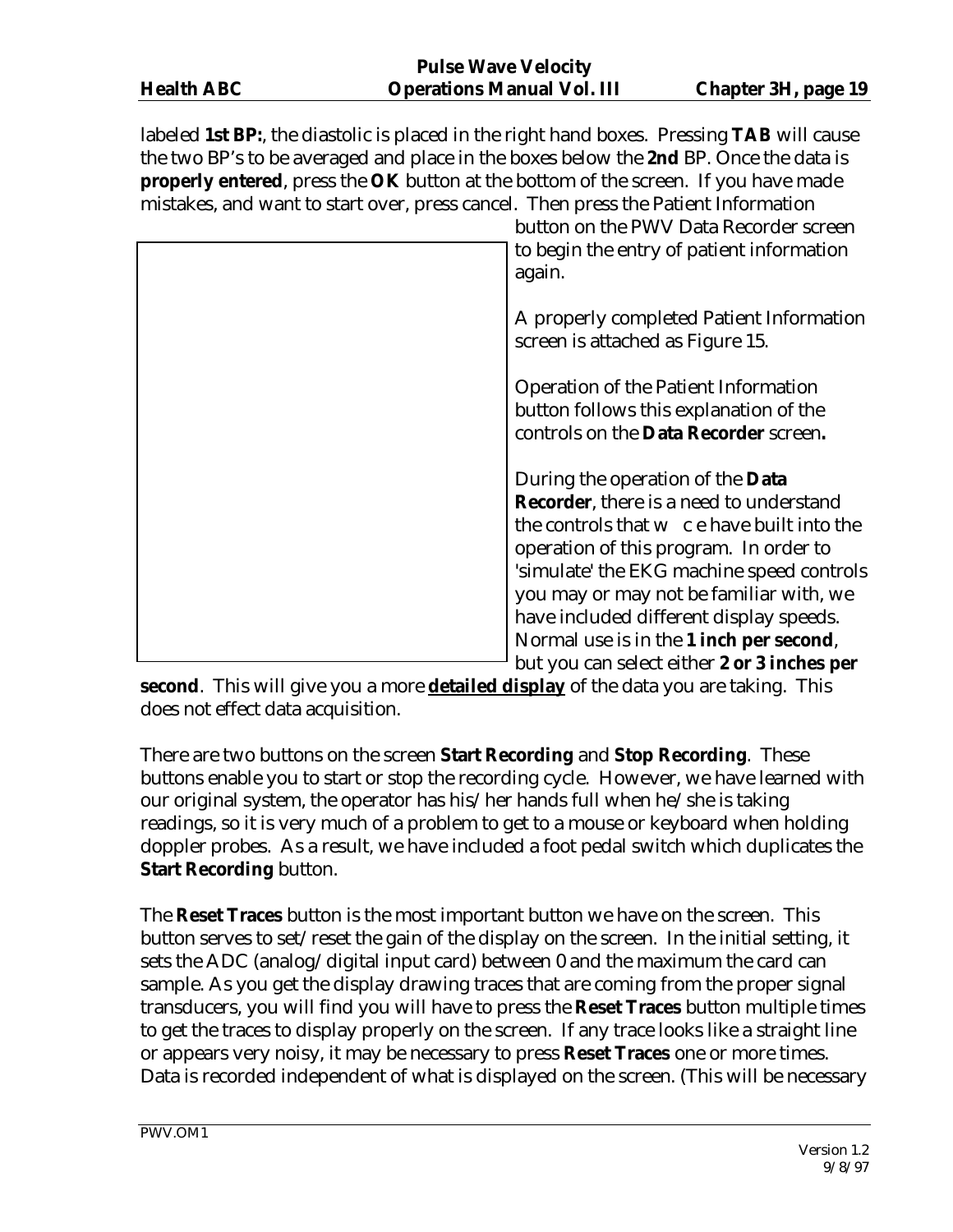to get the normal drift and/or **gain** set up for the instruments as you begin a study.) The **New Patient** button on the **PWV Data Recorder** screen resets the Patient Information to blank data. This is to simplify entry of a new subject. The blank record forces the operator to enter all data, and, hopefully, prevents a record from being created with the wrong information in it.

In addition to the **Reset Traces** button, we have added an **AutoReset** button. This button is a toggle that turns on or off an automatic **Reset Traces** routine. This has been done to free up the hands on requirement to get the trace back into the center of the screen. When it is activated, there is a little red box next to the toggle. While not recording, the program will automatically run the **Reset Traces** routine every 5 seconds. When you start recording, the reset is turned off, but reactivated when the recording is finished.

Inverted Traces appear periodically on the Doppler traces. We have simplified the method to reverse the direction of the trace with the stroke of a key on the Number Pad on the computer keyboard. If the first doppler trace has inverted, press the 1 key on the number pad. The computer will respond with a beep and the trace will begin to be drawn in the reverse direction. If the second doppler trace is reversed, the 2 key is pressed, the computer will beep and reverse the direction of that trace. Pressing either 1 or 2 will toggle the direction again if necessary.

Once you get the traces properly and the patient information entered, press the footpedal switch to cause the computer to start taking data. You can take multiple records on the **SAME PATIENT** by pressing either the **footswitch** or the **Start Recording** button on the screen. The label at the top of the screen will change to **RECORDING** and the computer will capture the data that is displayed on the screen.

Upon completion of the testing with this subject, you can either press the **Done This Session** button to return to Windows Program Manager (if you are finished for the day), or you can press **New Patient** to clear the patient information and start to input information about your next patient.

### **Review Data Program**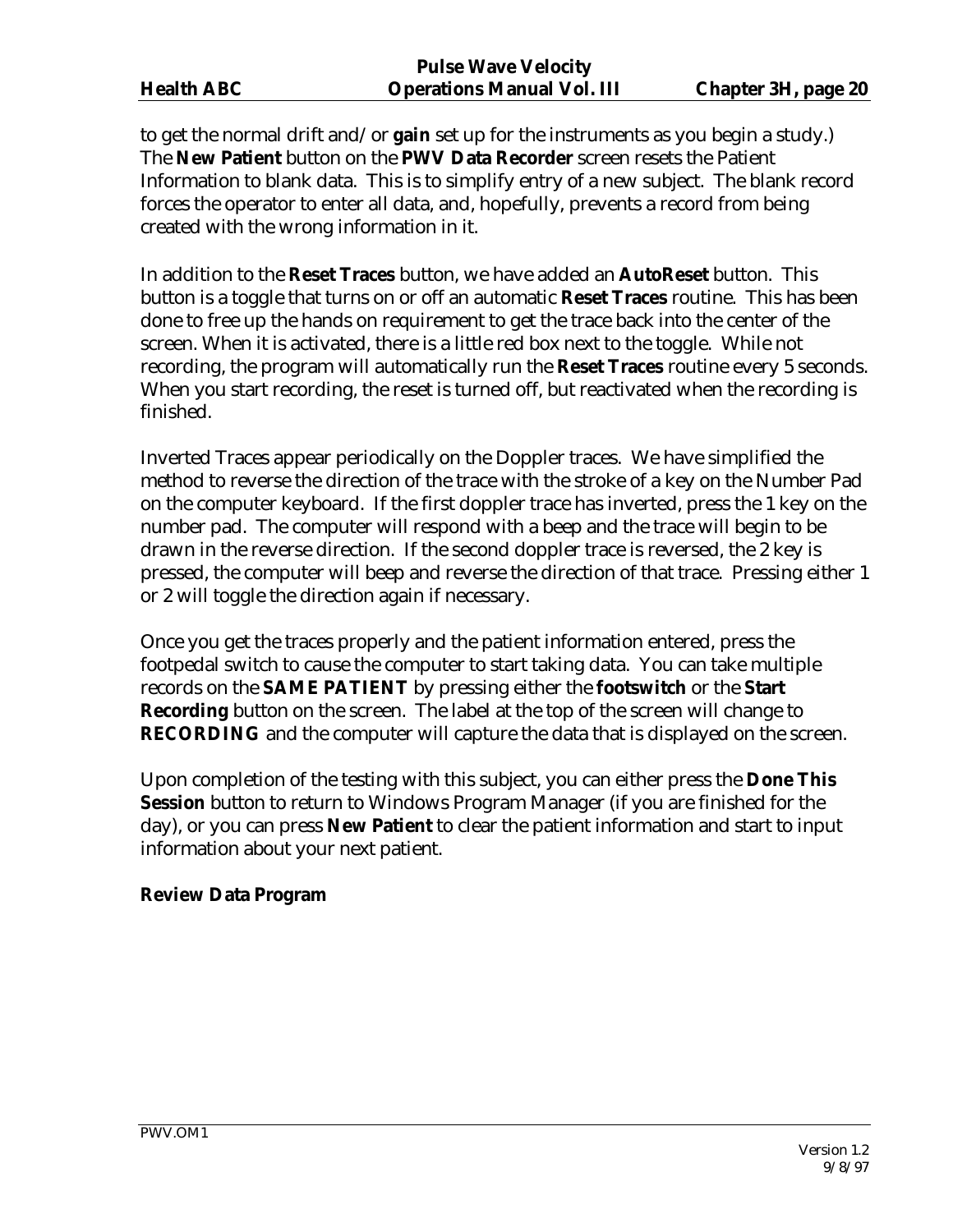

Figure 16 is the **Review Data** screen. It is powered by the Review Program and is used to review data that has previously been captured by the acquire program. It gives the reviewer-operator the ability to review data and classify the quality of the data being returned to NIH. The **Review** program can be used by either the operators themselves, or the Principal Investigator, to check on the quality of the data taken before it is transferred to Baltimore. The program requests that the reviewer sign himself/herself on by using the Reviewer Checkbox if the person wants to assign quality or review the patient data. Once again, if you are reviewing, select only the reviewer number or operator number that you were assigned for this study. Do not use any reviewer number that is assigned to someone else. The button to **Review Patient Info** will present the **Patient Information** screen over top of the **Review Data** screen.

This enables you to check the information that has been entered into the original data information screen. The **Assign Quality** checkbox will present the following choices for the reviewer to assign quality to a trace:

# 0 - **NO GOOD**!

- 1 Marginal Quality
- 2 } Acceptable Quality
- 3 } Acceptable Quality
- 4 } Acceptable Quality
- 5 } Acceptable Quality

Assigning quality appends several bits of information into the header block written to the data and transferred to Baltimore. This data is that the run's quality was checked by the personnel at the site,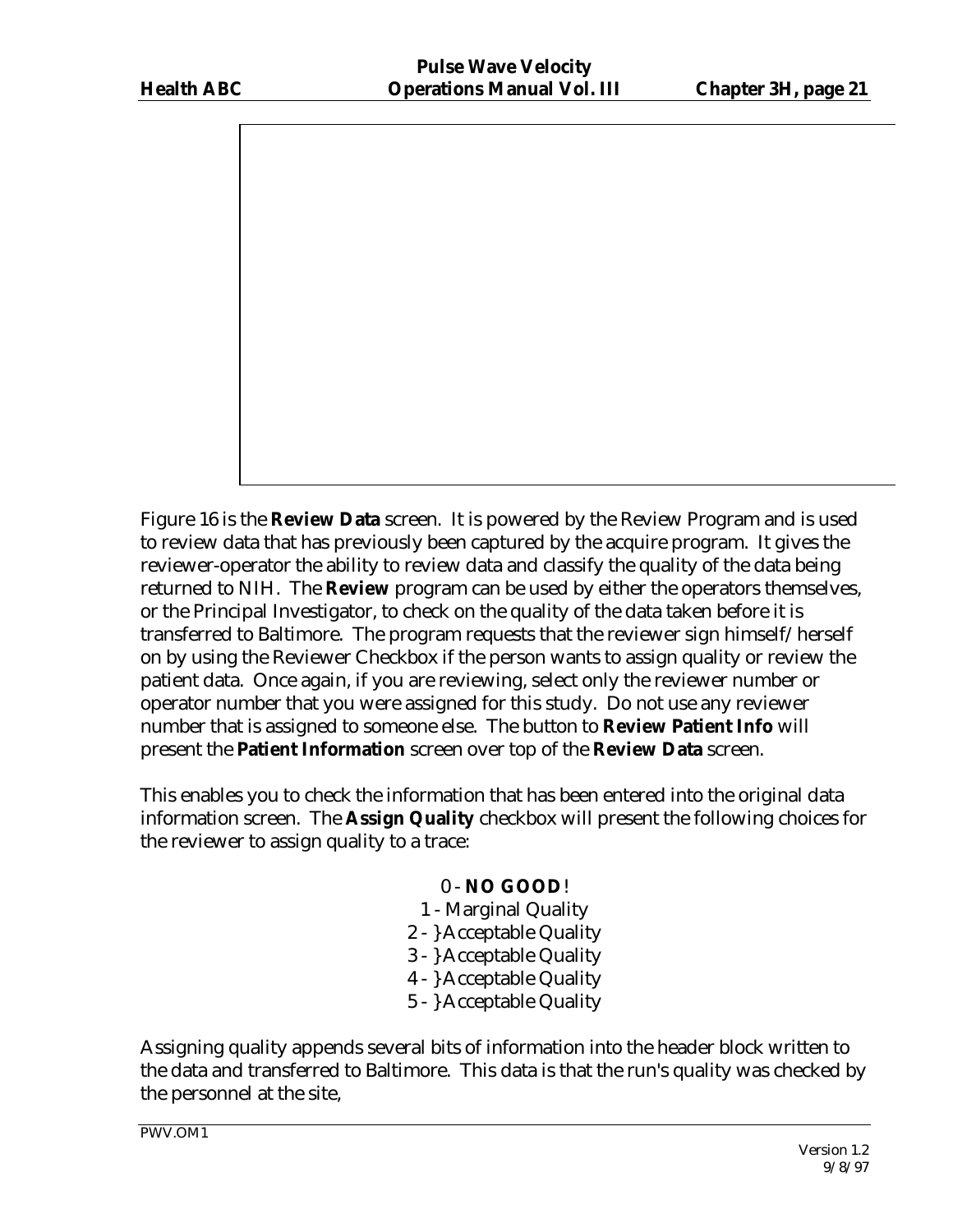and that the site reader's subjective reading states that the quality of the recording is X, where X can equal 0, 1, 2, 3, 4 or 5. While 2, 3, 4, and 5 all represent **ACCEPTABLE QUALITY**, you can further grade this quality with 5 representing the best trace ever seen!

An additional feature of the **Review Data** screen is the adjustable gain controls that are on the right hand side of the screen. (This option is not currently available in the **Acquire** software.) A sample of one of these gain controls is shown in Figure 17. These gain bars are used by placing your mouse pointer on either the top or the bottom line, pressing the left mouse button, and pulling down or pushing up. The bar will either get longer or shorter, and when you release it, the trace of matching color will have its gain recalculated with its top and bottom limits being either end of the gain bar. There is one gain bar for each trace on the computer display.

# **Copy Program**

The **Copy Screen** (Figure 18) is used in conjunction with either of the archive programs, Archiv**f** or Archiv**p**. The main difference between these two programs is the ultimate destination of the archived data. Archiv**f** writes the data to a floppy disk drive, and Archiv**p** writes its data to the PCMCIA drive. This program automatically checks the data directory, finds all files that are available for transfer and archiving. It will list the file number in the left most column under **Run**. When the **Do 'em** button is pushed, the program processes the data files in the data directory. Each file is opened prior to copy to verify that it is a valid file, the header is checked by being read, the correct site information is present, and the length of the file is verified. The computer will then copy the file from the data directory to the

| archive         |  |
|-----------------|--|
| directory.      |  |
| The makeup      |  |
| of both data    |  |
| directory and   |  |
| archive         |  |
| directory are   |  |
| compared,       |  |
| and if they     |  |
| are the same,   |  |
| the file in the |  |
| data            |  |
| directory is    |  |
| deleted. The    |  |

**Crash** button is designed to be able to stop the copy backup while it is running. It gives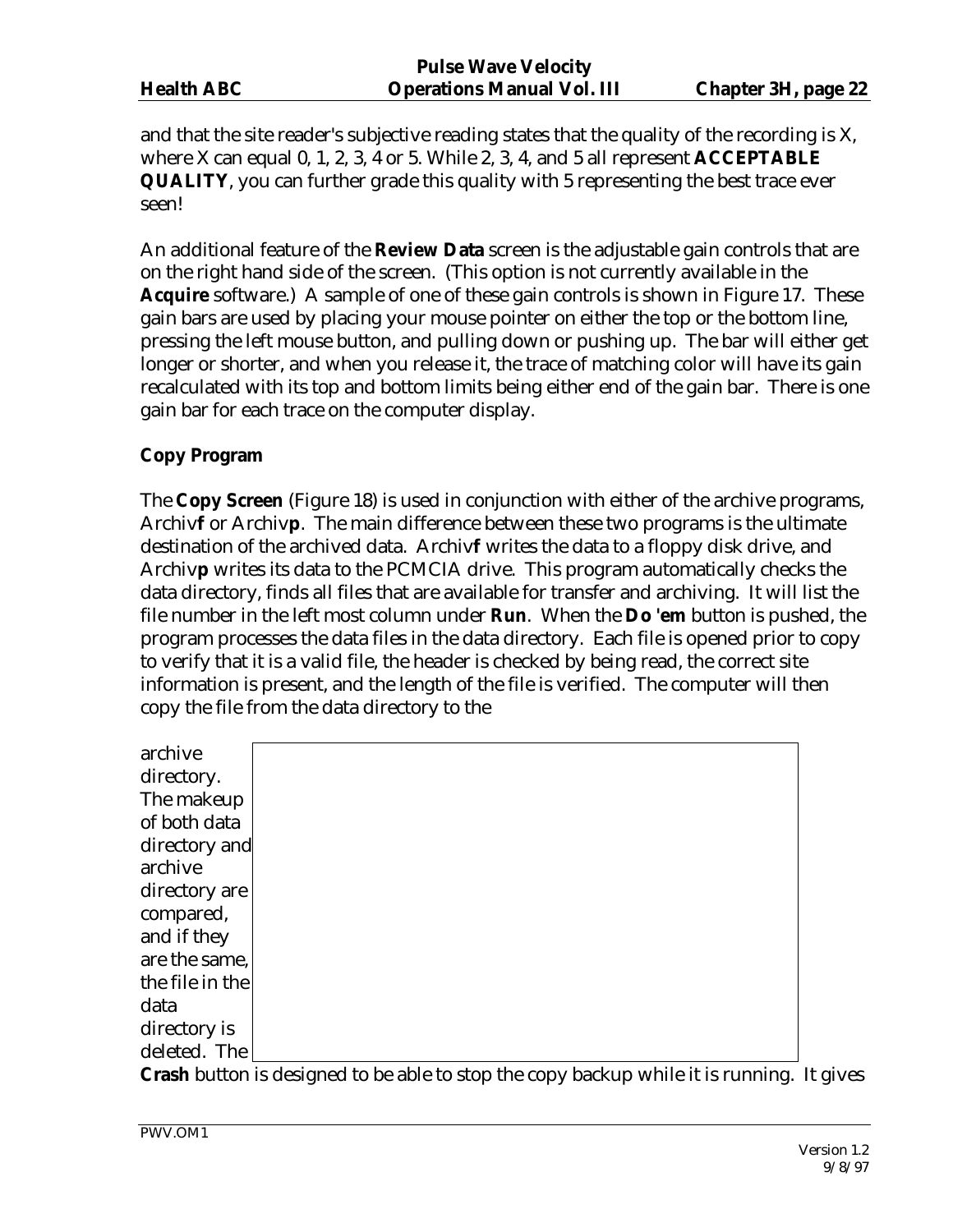a clean way to exit from the operation. The **Ok** button exits the program and returns you to the Windows Program Manager.

### **7. Alert Values/reporting to participants**

The measurements made at the time of the visit are raw values and must be reviewed by the reading center. No direct clinical information is provided by these measures or needs to be reported to the patient at the time of the test. Pulse wave velocity readings generated at the reading center are experimental numbers. The clinical significance of these values is hypothesized but not clearly determined. Therefore, even if the values are outside of normally distributed values, they will not be reported to the patient.

The blood pressure measurements obtained at the time of the test are often helpful. Values for the SBP and DBP greater than acceptable clinical values should be reported to the subject per previously defined Health ABC protocols.

### **8.1 Training and Certification**

Qualifications

The measurement system has incorporated many tools to make it as simple as possible to run. Individuals who will make these measurements should have some clinical background and prior patient testing experience.

Certification is granted to the user when the user demonstrates that he/she can capture the proper signals from the carotid and femoral arteries.

### **9. DataTransfer Instructions**

The method of handling the Pulse Wave Velocity data transfers from the HealthABC sites to Baltimore should be handled bi-monthly and are as follows.

1. Use the ArchivP icon on the computer to locate and copy the files to the PCMCIA disk drive. When the archive of data is complete, put the PCMCIA disk in its carrier, and package in a Federal Express or UPS envelope for shipment.

2. The ship to address is as follows:

Paul Pullen Gerontology Research Center/NIA/NIH 4940 Eastern Avenue, Box 13 Baltimore, MD 21224-2780